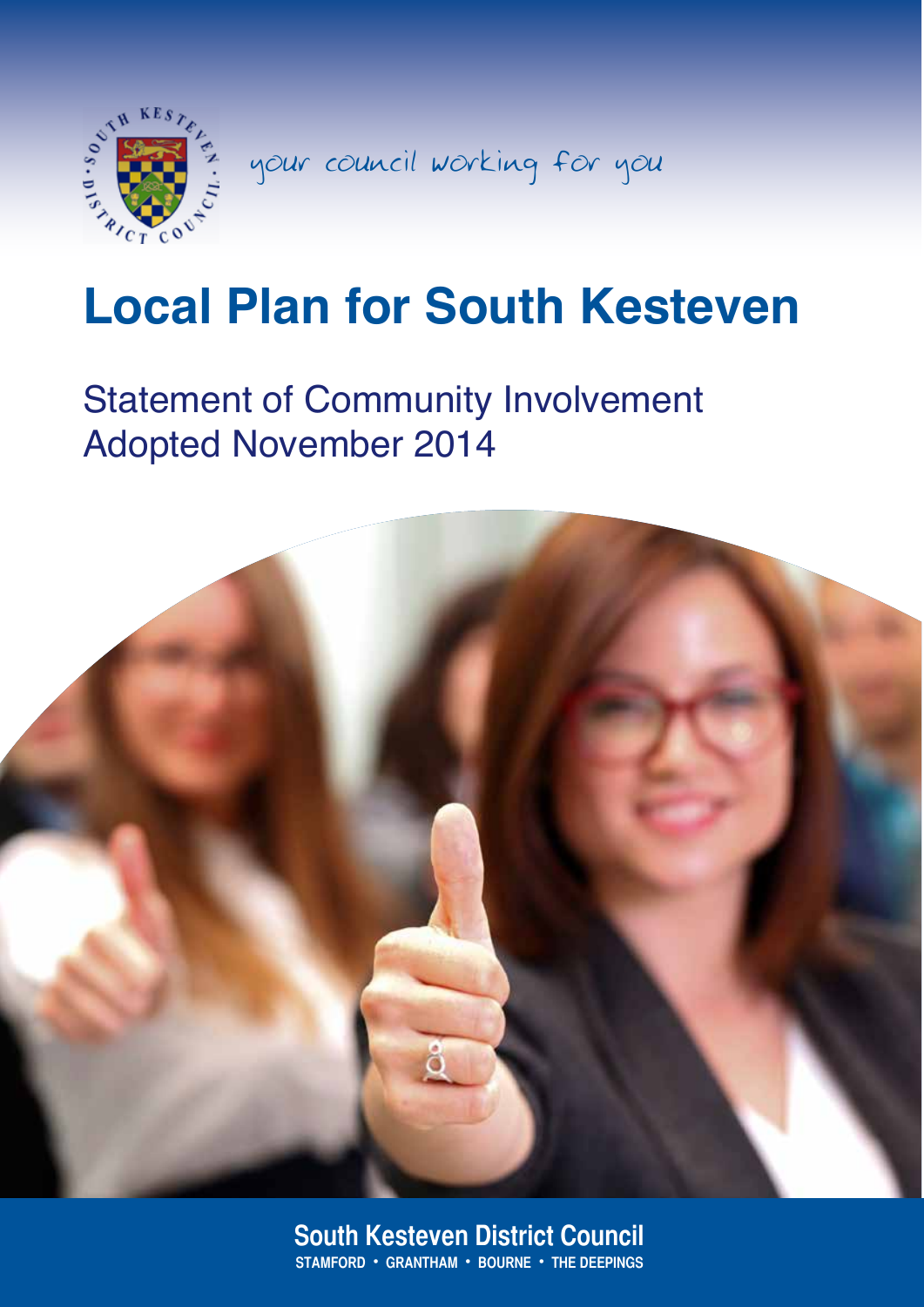## **Statement of Community Involvement Adopted November 2014**

| 1              |     |                                           | 3              |
|----------------|-----|-------------------------------------------|----------------|
|                | 1.1 |                                           | 3              |
|                | 1.2 |                                           | 3              |
|                | 1.3 |                                           | $\overline{4}$ |
|                | 1.4 |                                           | $\overline{4}$ |
| $\overline{2}$ |     |                                           | 5              |
|                | 2.1 |                                           | 5              |
|                | 2.2 |                                           | 5              |
|                | 2.3 |                                           | $\overline{7}$ |
|                | 2.4 |                                           | 7              |
|                | 2.5 |                                           | 8              |
|                | 2.6 |                                           |                |
| 3              |     | Planning Applications <b>Elections</b> 21 |                |
|                | 3.1 |                                           |                |
|                | 3.2 |                                           |                |
|                | 3.3 |                                           |                |
|                | 3.4 |                                           |                |
|                | 3.5 |                                           |                |
|                | 3.6 |                                           |                |
|                | 3.7 |                                           | 16             |
|                | 3.8 |                                           | 16             |
|                | 3.9 |                                           | 16             |

## **Appendices**

|                                                                                       | 17 |
|---------------------------------------------------------------------------------------|----|
| Appendix 2: Summary of Development Plan Document Preparation  19                      |    |
| <b>Appendix 3: Summary of Supplementary Planning Documents</b><br><b>Preparation </b> | 23 |

Statement of Community Involvement Adopted November 2014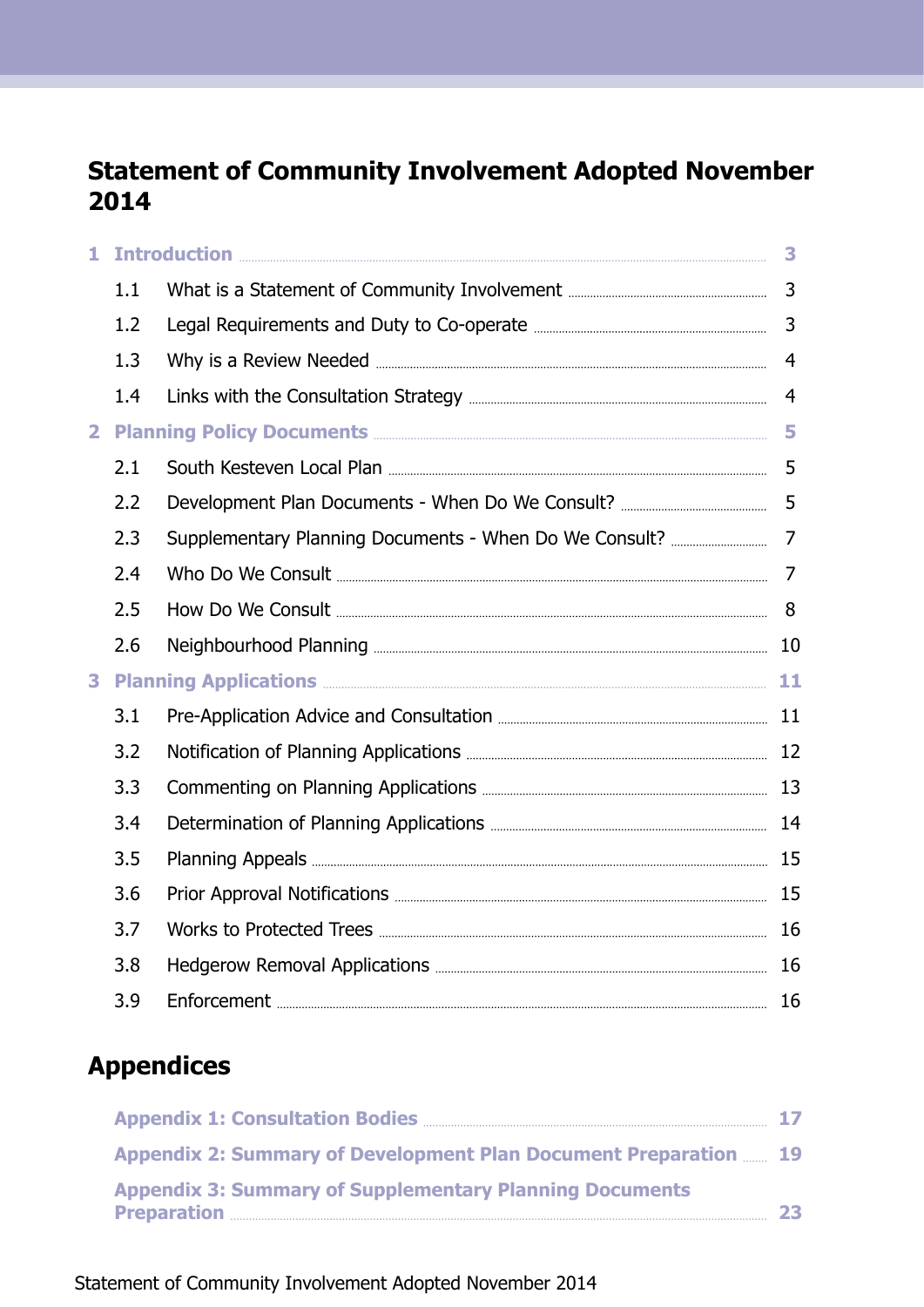| 24  |
|-----|
| -27 |
|     |
| 28. |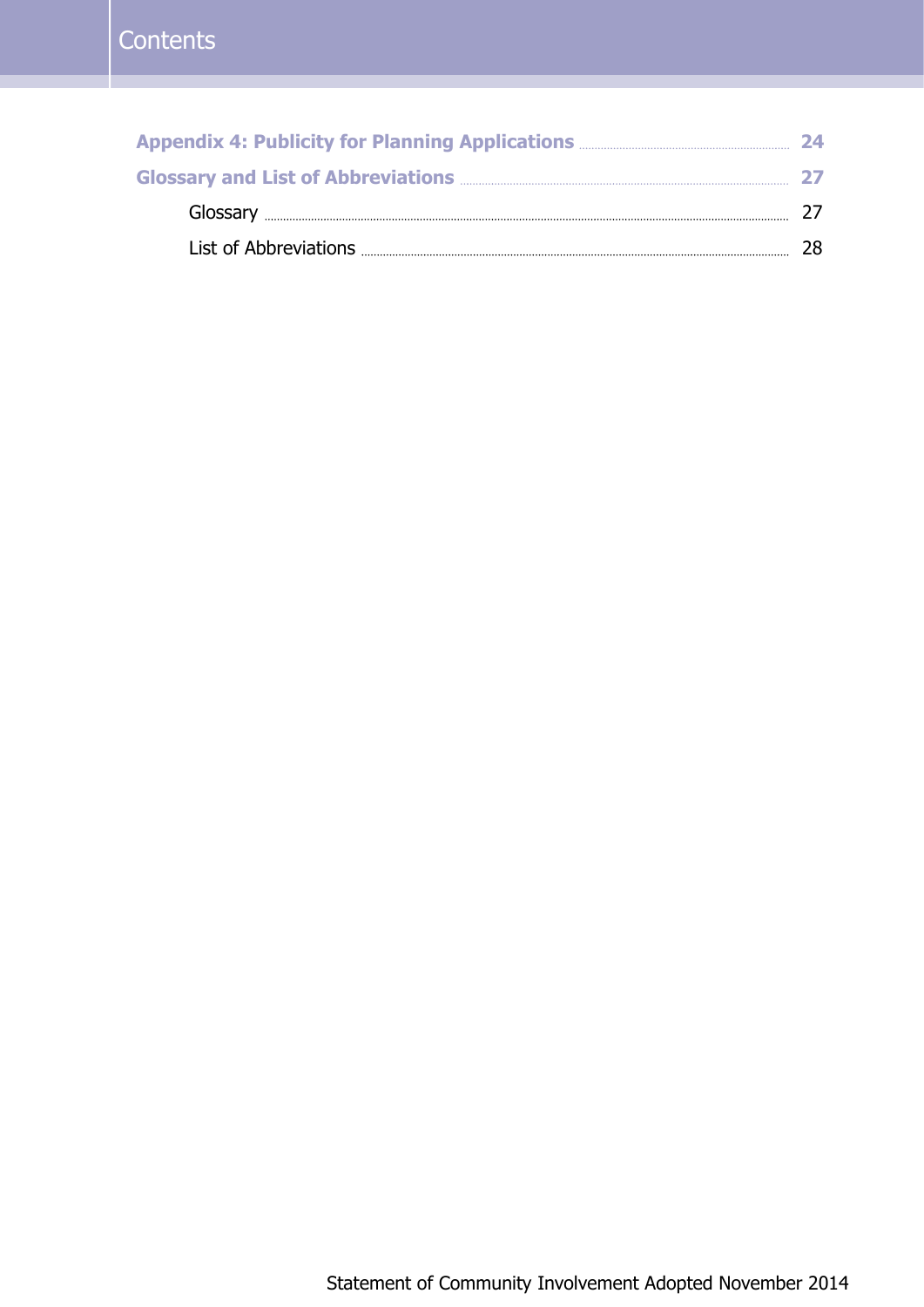## <span id="page-3-0"></span>**1 Introduction**

#### <span id="page-3-1"></span>**1.1 What is a Statement of Community Involvement**

**1.1.1** The purpose of the Statement of Community Involvement (SCI) is to set out how the community, businesses and others with an interest in the development of the District can engage with the planning system.

**1.1.2** The SCI outlines how organisations and individuals can be involved in the plan making process and the consideration of planning applications. It also sets out standards and arrangements as to how the Council will consult and report back to those engaged in the process.

**1.1.3** Having clear arrangements for carrying out consultation will help to establish a two way process between the community and the Council. It will provide the community with opportunities to help shape their local areas and create a transparent, fair and open planning process.

#### **1.1.4** The SCI contains:

- Background information to provide context for the SCI  $\blacksquare$
- Information on when, who and how we will consult when drafting planning documents  $\bullet$
- <span id="page-3-2"></span>Information on when, who and how we will consult on planning, listed building and  $\sim$ other types of application

#### **1.2 Legal Requirements and Duty to Co-operate**

**1.2.1** Local Planning Authorities (LPAs) including South Kesteven District Council are required to produce a SCI under section 18 (Part 2) of the Planning and Compulsory Purchase Act 2004.

**1.2.2** The minimum requirements for consultation on planning policy documents and planning applications are set out in the The Town and Country Planning (Local Planning) (England) Regulations (the Local Planning Regulations)**(1)** in the case of planning policy documents and the Town and Country Planning (Development Management Procedure) Order (DMPO) for planning applications.

**1.2.3** Once the SCI is adopted, the Council will need to follow the procedures for consultation and engagement set out in the document.

**1.2.4** When examining Development Plan Documents that have been produced by the Council, independent Inspectors appointed by the Secretary of State will test whether the plan is sound and whether it has met a number of legal and procedural tests. One of these tests is whether the plan has been prepared in accordance with the adopted SCI: failure to consult in accordance with the SCI would result in an unsound plan.

<sup>1</sup> The Town and Country Planning (Local Planning) (England) [Regulations](http://www.legislation.gov.uk/uksi/2012/767/contents/made) 2012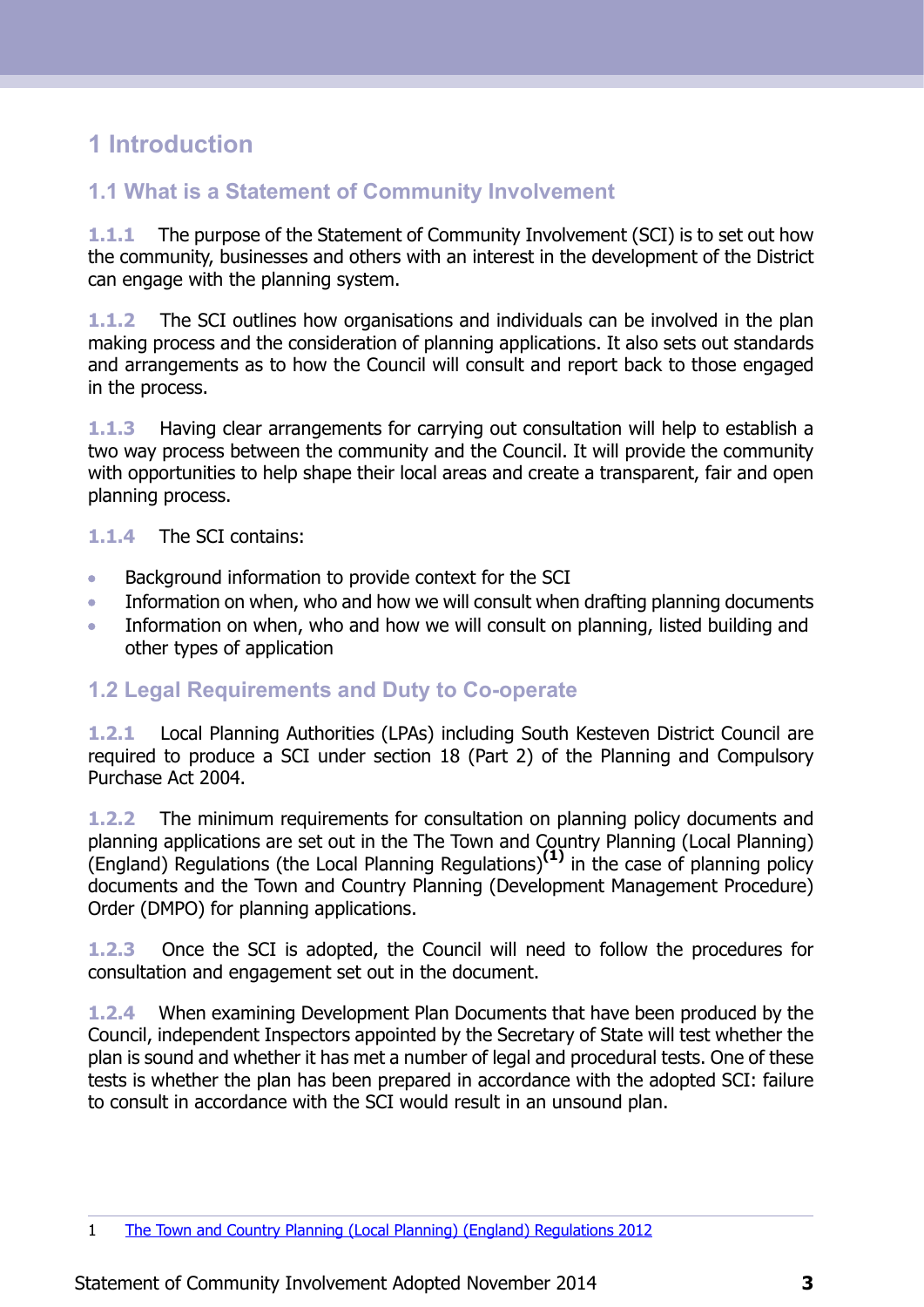#### **Duty to Co-operate**

**1.2.5** In addition to the legal requirements identified above, Section 110 of the Localism Act 2011 sets out a 'Duty to Co-operate'. It is a requirement that LPAs engage with neighbouring authorities and other statutory bodies to consider joint working arrangements on strategic planning matters. The Council is committed to meeting this duty and intends to work closely with neighbouring authorities and other partner organisations and stakeholders. See Appendix 1 for a list of the Duty to Co-operate bodies.

#### <span id="page-4-0"></span>**1.3 Why is a Review Needed**

**1.3.1** The Council adopted its first SCI in April 2006. A number of changes have taken place since then, with the introduction of the Localism Act (2011), revised planning regulations (2012), and the publication of the National Planning Policy Framework (NPPF, March 2012).

<span id="page-4-1"></span>**1.3.2** The SCI, therefore, needs to be revised and updated to reflect the latest legislative and regulatory requirements.

#### **1.4 Links with the Consultation Strategy**

**1.4.1** The Council's current Consultation Strategy sets out the following commitments to ensure effective consultation:

- We will ensure that everyone who is being consulted is clear on what they are being  $\mathbf{r}$ consulted on.
- We will ensure that as wide a range of people as possible are consulted and that we  $\bullet$ do our utmost to target hard to reach groups.
- We will ensure that a range of techniques and methods are available to fit the right  $\bullet$ consultation.
- We will adopt a co-ordinated approach to consultation.  $\blacksquare$
- We will ensure that results are fed back and people are informed of how their views  $\bullet$ have impacted on decisions.
- We will make sure that we take action following consultation to improve service quality  $\blacksquare$ and provide value for money.

**1.4.2** This SCI will apply the key principles of the Council's Consultation Strategy, whilst ensuring that national planning requirements are met. Further information regarding the Council's Consultation Strategy is available on our web site**(2)** .

<sup>2</sup> <http://www.southkesteven.gov.uk/index.aspx?articleid=5232>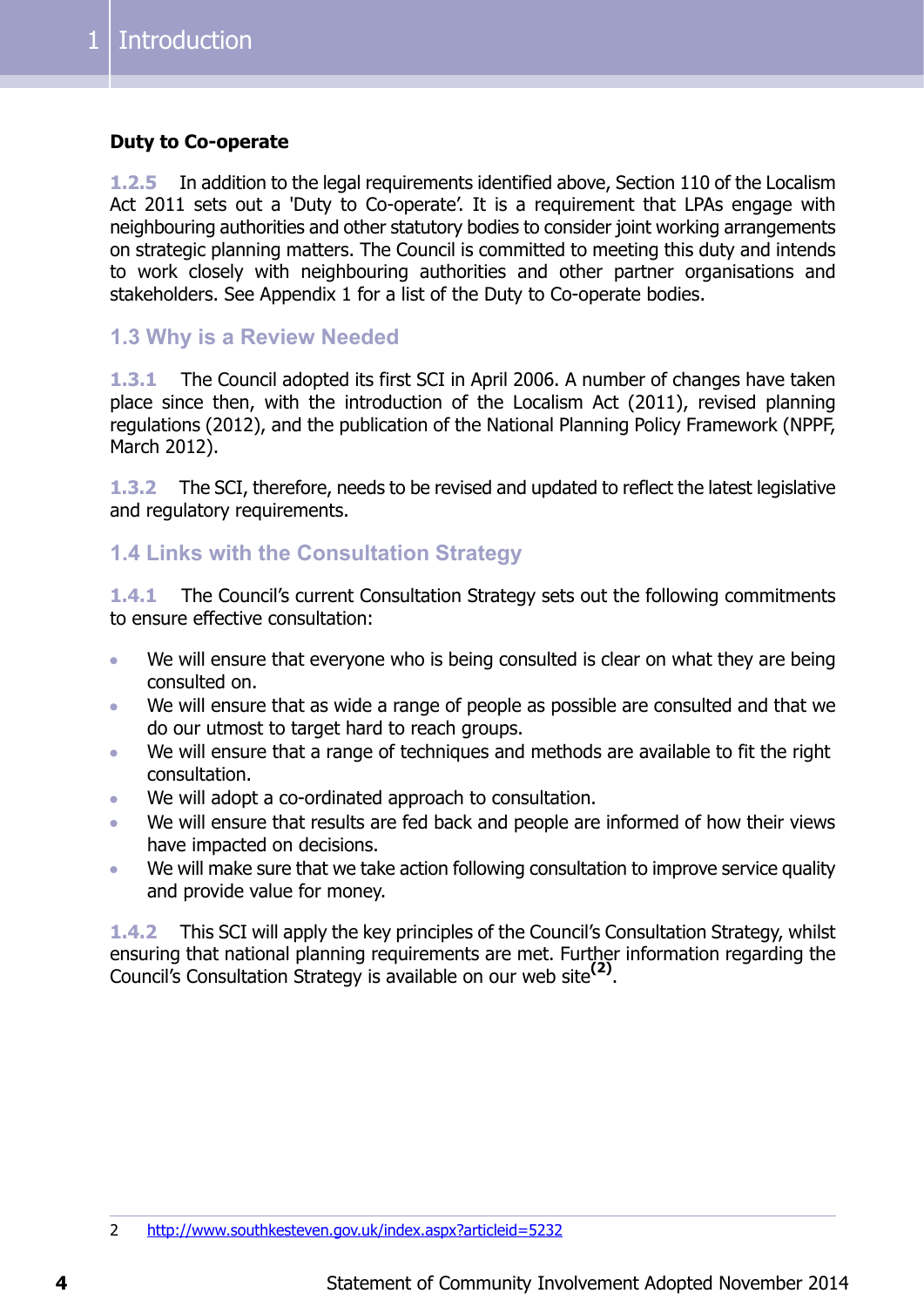## <span id="page-5-0"></span>**2 Planning Policy Documents**

#### <span id="page-5-1"></span>**2.1 South Kesteven Local Plan**

**2.1.1** The Local Plan is a framework for the location and design of development (such as homes, shops, offices) and for protecting the natural and built environment. It is a "spatial" plan, because it deals with the location and layout of developments and activities and how these affect people and their environment.

**2.1.2** The Local Plan for South Kesteven currently comprises the following adopted Development Plan Documents (DPDs):

- Core Strategy (2010)  $\bullet$
- Site Allocation and Policies DPD (2014)  $\bullet$

**2.1.3** The Core Strategy sets out the overarching strategic planning framework for the District. This includes a Vision of the District to be achieved by 2026; and outlines how the District's future residential, employment, retail and community needs will be met whilst protecting the District's historic, environmental and community assets.

**2.1.4** The Site Allocation and Policies DPD supports the delivery of the Core Strategy by allocating land for specific types of development. It also includes policies on issues such as scale and form to guide how sites are developed. It covers the whole of the District with the exception of Grantham.

**2.1.5** DPDs are subject to examination by an Inspector appointed by the Secretary of State. In addition LPAs may also, where these can be clearly justified, prepare Supplementary Planning Documents (SPDs) to provide further guidance on adopted policies. SPDs are not subject to examination.

<span id="page-5-2"></span>**2.1.6** A project plan called the Local Development Scheme (LDS) sets out what strategic planning documents will be produced by the Council, and when any consultation periods are likely to take place. In June 2014, the Council agreed to start the preparation of a new Local Plan for the District. The timetable for this can be found in the current LDS on our web site**(1)** .

#### **2.2 Development Plan Documents - When Do We Consult?**

**2.2.1** The key stages for the preparation of DPDs are set out in the Local Planning Regulations. The following section provides a summary of the main stages a DPD has to go through. More detail on each of these stages in terms of how the Council will undertake consultation and engagement is provided in Appendix 2.

<sup>1</sup> [http://www.southkesteven.gov.uk/index.aspx?articleid=1653](http://www.southkesteven.gov.uk)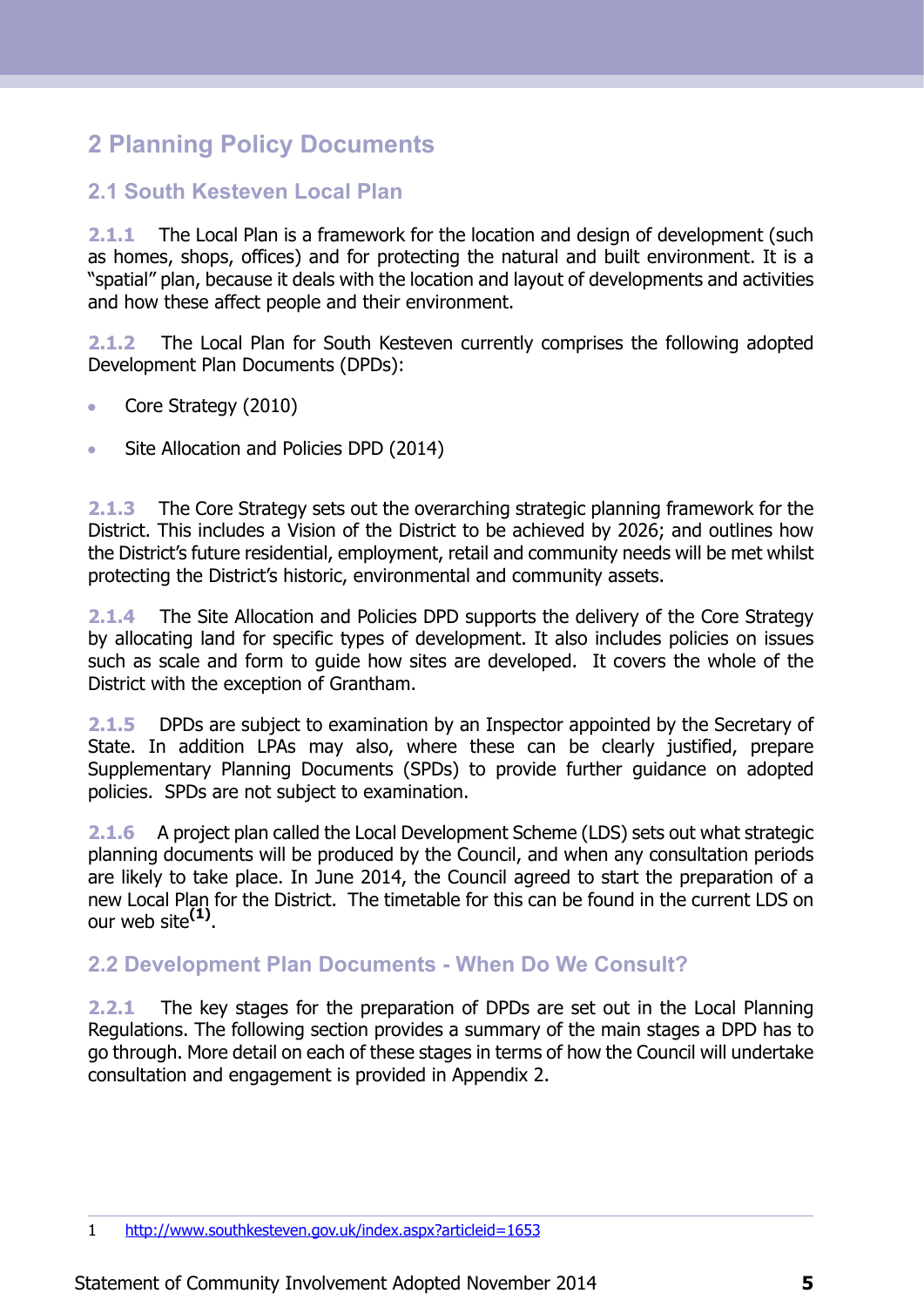#### **Stage 1 – Preparation of a Local Plan (Regulation 18)**

**2.2.2** At this early stage, the Council must notify certain 'specific' (identified in the Local Planning Regulations) and 'general' (identified by the Local Authority) consultation bodies, as well as residents and businesses within the area, of the intention to prepare a Local Plan and invite representations about what the Local Plan ought to contain. The key aim of this consultation and engagement is to encourage public involvement at an early stage of the plan process.

**2.2.3** During the development of the plan the Council will undertake informal and on-going engagement with the public and stakeholders: this may be focused on a particular issue or policy area or more wide ranging, for example on a draft version of the Plan.

**2.2.4** At this stage, a Sustainability Appraisal Report (SA) will also be prepared to help direct and influence the plan. The SA will identify and consider likely significant effects of the plan on social factors, the environment and the economy and potential mitigation measures to reduce them. Each iteration of the Local Plan will be informed by an updated and revised SA, which will be published alongside the Local Plan.

#### **Stage 2 – Publication of a Local Plan (Regulation 19)**

**2.2.5** After careful consideration of the representations received from the previous stage, the Council will produce the proposed submission Local Plan. This will be the final version of the Local Plan that the Council intends to submit for public examination.

**2.2.6** The submission Local Plan will be published for a minimum of six weeks and representations invited against the tests of soundness i.e. is the plan justified, effective, consistent with national policy and positively prepared. This is effectively the last stage when representations can be made to the Council about the Plan.

#### **Stage 3 – Submission of a Local Plan (Regulation 22)**

**2.2.7** At this stage a copy of the Submission Local Plan and supporting information will be submitted to the Secretary of State for independent examination. The supporting information will include the formal representations made to the Submission Plan including a summary of the main issues raised.

#### **Stage 4 – Examination of a Local Plan (Regulation 24)**

**2.2.8** An Inspector, appointed by the Secretary of State, will examine the document and consider the issues raised in the representations made. Anyone who has made a formalrepresentation when the Submission Plan is published will be notified of the examination process. The right to appear and be heard at examination hearings is limited to those persons who have made representations seeking a change to the Plan. However, the Inspector is not precluded from inviting anyone to appear and be heard at a hearing session(s) where they think that person is needed to enable the soundness of the Plan to be determined.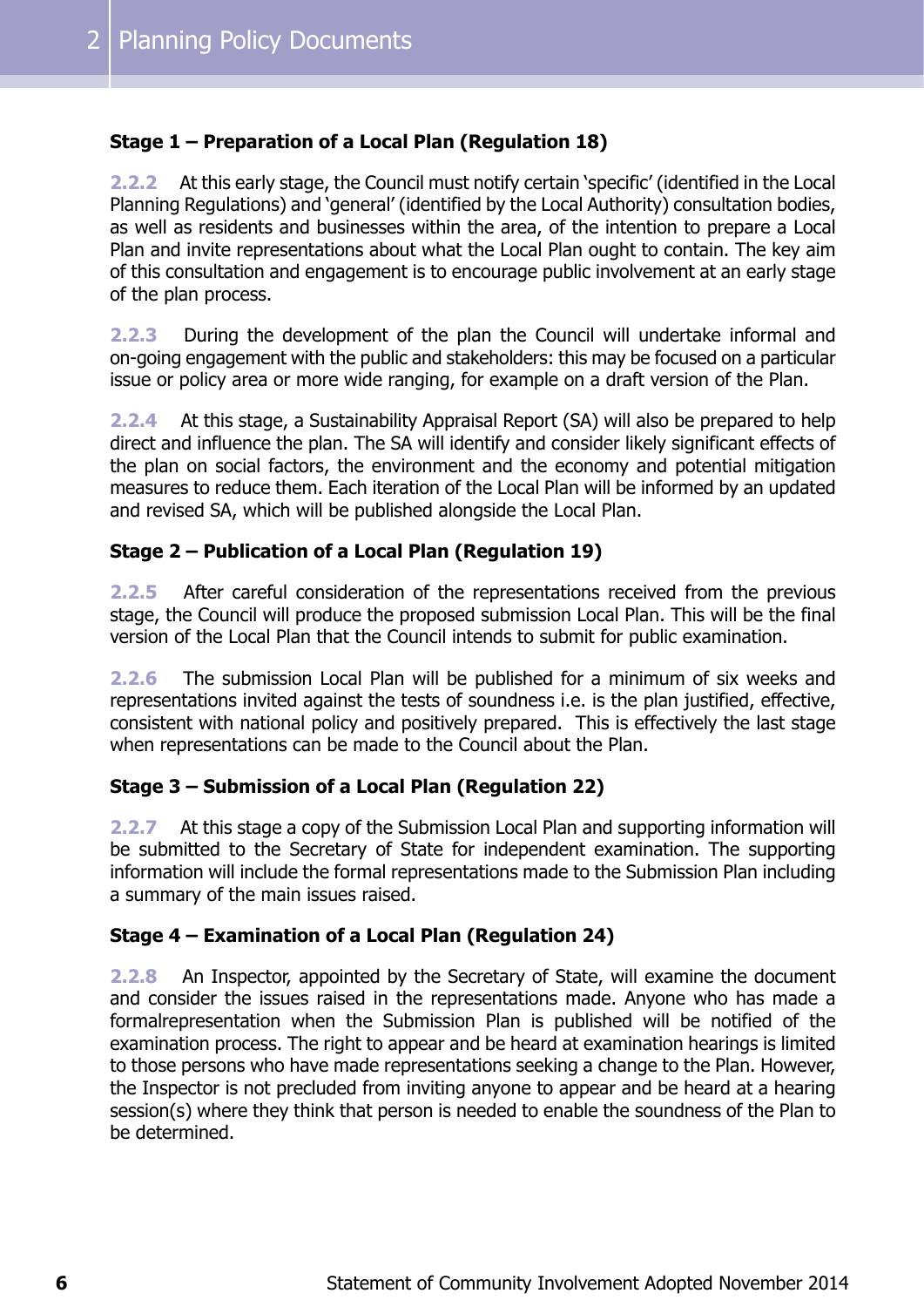**2.2.9** The Inspector will consider whether the plan has met the appropriate legal and procedural requirements, including being prepared in accordance with the SCI. If the plan is considered legally compliant the Inspector will then consider if the document is 'sound'.

**2.2.10** The Inspector may invite the Council to make modifications to its Local Plan in order to make it sound. Further consultation is normally required in relation to these modifications. Consultation responses at this stage are considered by the Inspector and not the Council.

**2.2.11** The Inspector will publish a written report with a recommendation to adopt the Local Plan, either with or without modifications, or recommend that that the plan should be withdrawn.

#### **Stage 5 – Adoption of a Local Plan document (Regulation 26)**

<span id="page-7-0"></span>**2.2.12** The Council will consider the findings of the Inspector's Report. If the Plan is recommended for adoption, then it will need to be approved by Full Council. On adoption the Council will notify anyone who has requested this. An adoption statement will also be published.

#### **2.3 Supplementary Planning Documents - When Do We Consult?**

**2.3.1** Supplementary Planning Documents (SPDs) expand on the policies set out within adopted DPDs. They provide further planning guidance rather than policy. They are therefore only viewed as a material consideration within the planning decision making process. They are not subject to independent examination, and have fewer required stages in their production.

**2.3.2** The key stages for the preparation of SPDs are set out in the Local Planning Regulations. The following section provides a summary of the main stages which a SPD has to go through. More detail on each of these stages is provided in Appendix 3.

#### **Stage 1 – Public participation (Regulation 12 & 13)**

**2.3.3** During the preparation of the SPD the Council will undertake informal engagement with relevant stakeholders and the public. The SPD will then be published and formal representations invited. This will be for a minimum of 4 weeks.

#### **Stage 2 – Adoption of supplementary planning documents (Regulation 14)**

<span id="page-7-1"></span>**2.3.4** The Council will consider all the representations made and decide whether to adopt the Plan unchanged or with revisions to address issues raised in the representations.

**2.3.5** On adoption the Council will notify any person who has requested this. An adoption statement will also be produced and made publicly available (on the Council's website).

#### **2.4 Who Do We Consult**

**2.4.1** Depending on the type of planning document being prepared there are a number of bodies that the Council is required to consult and invite to comment.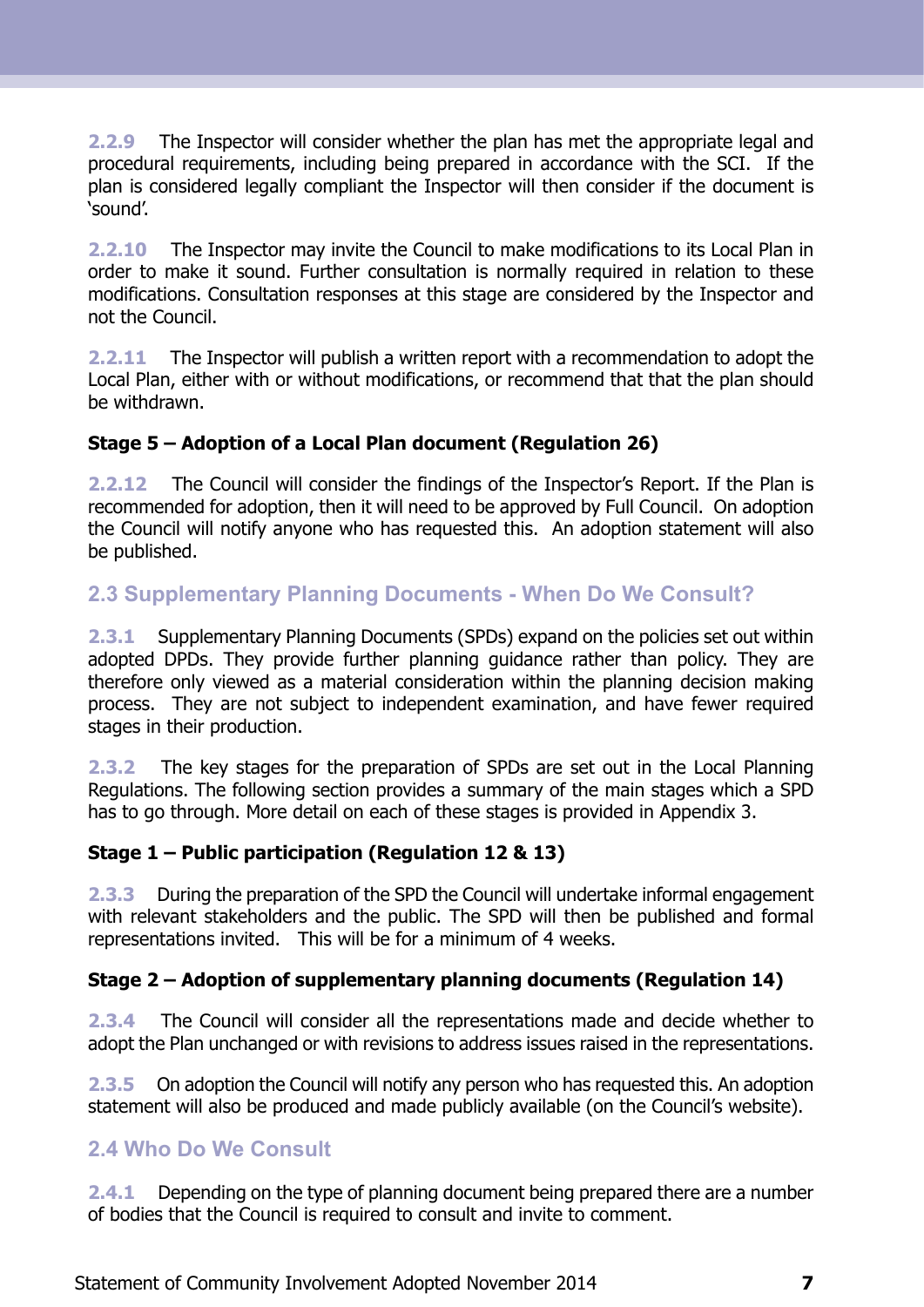**2.4.2** The Local Planning Regulations set out the requirements for who must be consulted at defined key stages of plan production. These are known as the 'specific consultation bodies' and are listed in Appendix 1.

**2.4.3** The Council also has discretion to identify a number of other bodies who represent certain interests and may be appropriate to consult at key stages. These are known as the 'general consultation bodies' and are also listed in Appendix 1.

**2.4.4** It should be noted that these bodies may change as a result of amendments to the Local Planning Regulations and/or the Council amending/updating the list of general consultation bodies.

**2.4.5** In addition to the 'specific' and 'general' consultation bodies, the Council is committed to involving a wide range of other individuals and organisations including members of the public, residents associations, local businesses, developers/agents, landowners, local community/voluntary groups and 'hard to reach' groups in the preparation of a Local Plan. Some of the identified 'hard to reach' groups are listed in Appendix 1.

**2.4.6** The Council maintains an address database of individuals, groups and other interests wishing to be informed when documents are published. The database is updated regularly and any individual or organisation can be added to the database at any time by contacting the planning policy team with their details or by registering at: http://southkesteven-consult.limehouse.co.uk/portal.

#### <span id="page-8-0"></span>**2.5 How Do We Consult**

**2.5.1** There is a distinction between 'formal stages' of plan production (where the nature of consultation is governed by the Local Planning Regulations) and 'ongoing consultation' with the community as part of the development and assessment of emerging options. The type of consultation method to be used will vary depending on the stage of production.

**2.5.2** The minimum legal requirements concerning how a LPA must consult on Local Plans are set out in the Local Planning Regulations. These require the LPA to inform certain consultation bodies of each of the consultation stages and to make documents available at defined locations. These locations are the Council's principal offices in Grantham and its area offices, local libraries and on the Council's website.

**2.5.3** The Local Planning Regulations allow for documents and notices to be sent by electronic communication. Paper copies of documents will be made available for inspection in the locations identified above. However, use of electronic communication is an efficient and quick way of circulating information. Where groups and individuals have provided an email address, information will normally be sent electronically.

**2.5.4** The Council intends to use a range of methods to inform and consult with the community in preparing Local Plan documents. The following table illustrates key methods of consultation which may be used, their main benefits and potential consultee groups which they would be appropriate for.

**2.5.5** Further details of how these methods will be applied to DPDs or SPDs are outlined in Appendices 2 and 3 respectively.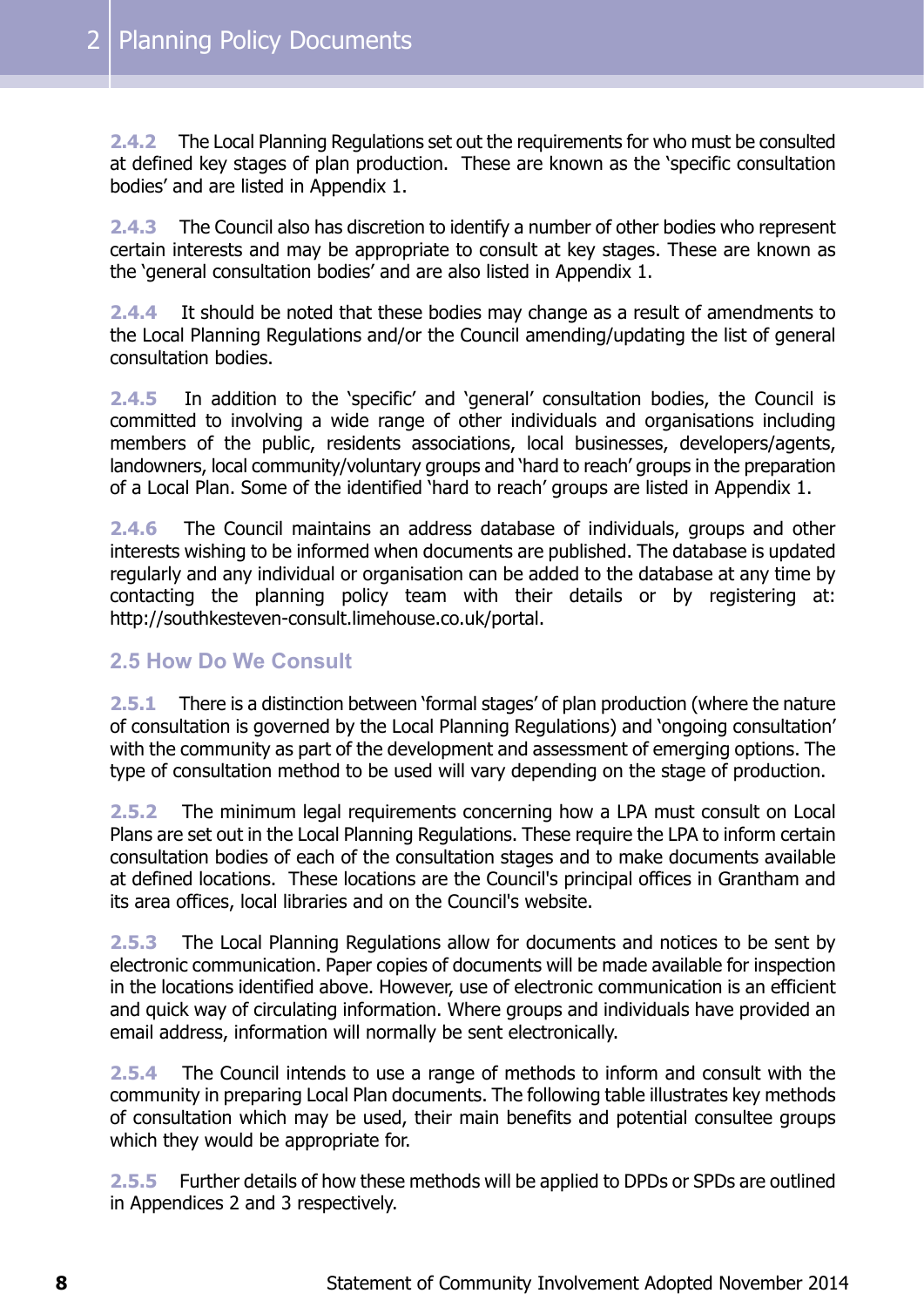| <b>Method</b>                                                                                                              | <b>Benefit</b>                                                                                                                                                                                         | <b>Main groups to be</b><br>consulted (lists not<br>exhaustive)          |
|----------------------------------------------------------------------------------------------------------------------------|--------------------------------------------------------------------------------------------------------------------------------------------------------------------------------------------------------|--------------------------------------------------------------------------|
| Make documents and<br>supporting information<br>available at Council offices<br>and public libraries for<br>inspection     | Consultation documents and<br>information are available free of<br>charge in a variety of locations<br>during opening hours                                                                            | General public<br>(including hard to reach<br>groups)                    |
| Make documents, supporting<br>information and electronic<br>methods of responding<br>available on the Council's<br>website | Information is easily accessible<br>from people's own homes and<br>businesses, 24 hours a day<br>Comments can be submitted to<br>the Council quickly, at any time<br>and with no cost                  | Anyone with suitable<br>internet access                                  |
| Drop in sessions                                                                                                           | Publicises information in a user<br>friendly way, in a variety of<br><b>locations</b><br>Provides an opportunity for<br>individuals to raise and discuss<br>issues directly with Council staff         | General public<br>(including hard to reach<br>groups)                    |
| Information in the Council's<br>newsletter                                                                                 | Information is circulated to all<br>households in the District using<br>an existing communication<br>channel                                                                                           | All residents within the<br><b>District</b>                              |
| Press releases to local<br>newspapers and/or local<br>radio                                                                | Provides information to the local<br>community                                                                                                                                                         | General public, local<br>businesses and<br>community/voluntary<br>groups |
| Distribute information to<br><b>Town and Parish</b><br>Councils/Meetings to be<br>displayed on village notice<br>boards    | Allows information to be<br>displayed in public locations<br>locally and also provides an<br>opportunity for representatives<br>of Town and Parish<br>Councils/Meetings to raise and<br>discuss issues | <b>Town &amp; Parish Councils</b><br>and local<br>residents/businesses   |
| Stakeholder groups                                                                                                         | Provides an opportunity for<br>selected stakeholders to raise<br>and discuss issues directly                                                                                                           | Dependent on the<br>group(s) selected                                    |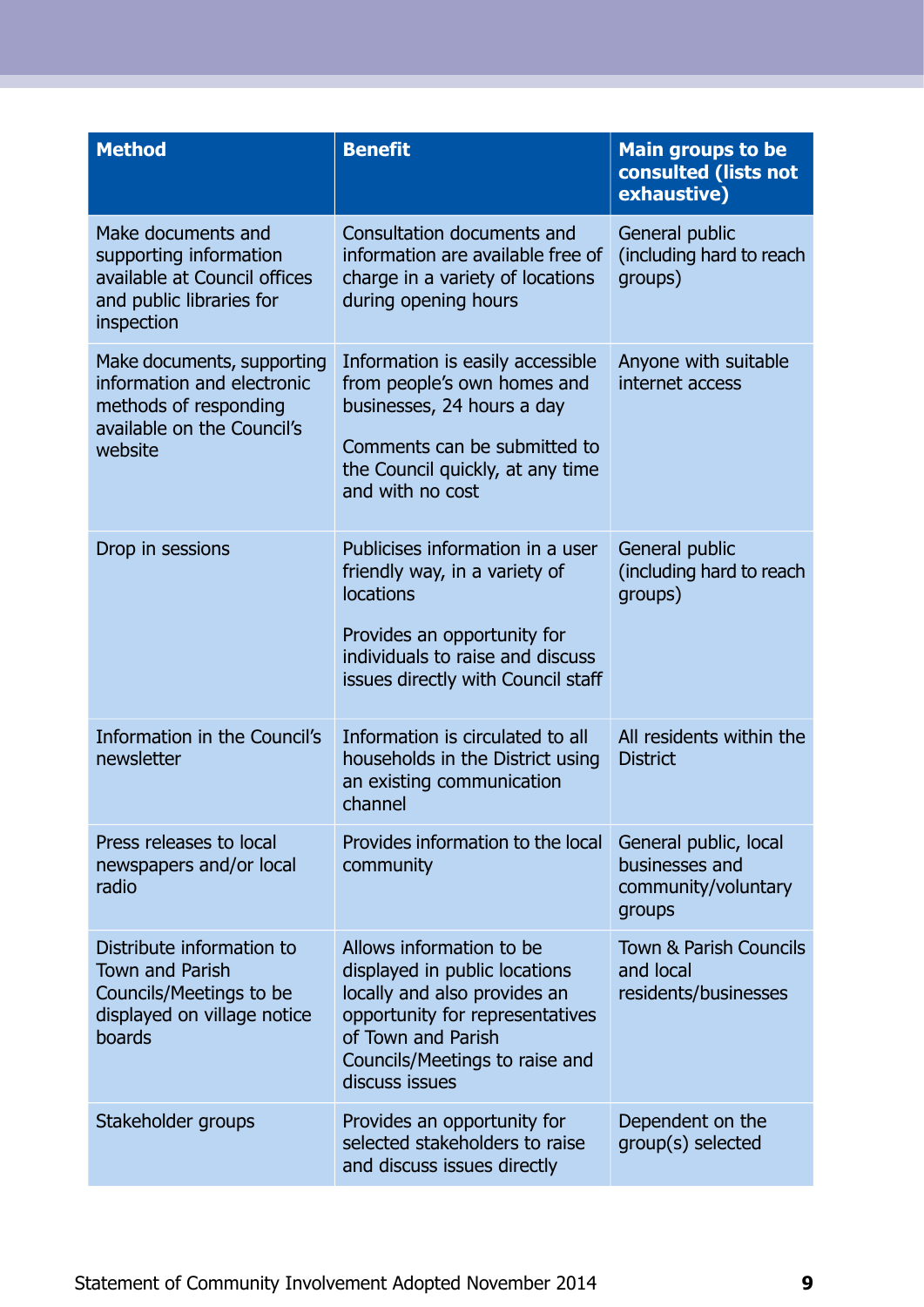| <b>Method</b>                                             | <b>Benefit</b>                                                                               | <b>Main groups to be</b><br>consulted (lists not<br>exhaustive)                       |
|-----------------------------------------------------------|----------------------------------------------------------------------------------------------|---------------------------------------------------------------------------------------|
| Dovetailing as an agenda<br>item on another meeting       | Uses existing bodies<br>representing a wide range of<br>community groups and<br>stakeholders | Dependent on the<br>meeting selected                                                  |
| Letters and e-mails to<br>contacts on address<br>database | Formal means of communication<br>which ensures information has<br>been received              | Specific and general<br>consultees and anyone<br>else with interest in<br>plan making |

<span id="page-10-0"></span>**2.5.6** After each consultation stage the Council will prepare and publish on the website a schedule of the representations received and the Council's response to them.

#### **2.6 Neighbourhood Planning**

**2.6.1** The Localism Act 2011 introduced a new right for local communities to draw up a neighbourhood plan for their local area. These plans can be very simple and concise, or go into more detail. Preparation of a Neighbourhood Plan should be led by a Parish Council or a Neighbourhood Forum in non-parished areas.

**2.6.2** The level of detail and scope of the plan is for the Parish Council or Neighbourhood Forum to decide. They can allocate land for development and include policies to control development. Any proposed plan would, however, have to be in conformity with the strategic objectives and policies of the South Kesteven Local Plan (Core Strategy).

**2.6.3** As Neighbourhood Plans are not prepared by the Council, the SCI cannot prescribe what methods of community consultation they should undertake. However, as a minimum any Neighbourhood Plan must meet the requirements of The Neighbourhood Planning (General) Regulations 2012.

**2.6.4** Although the Council is not responsible for the drafting of the plan, it is responsible for publicising and consulting upon any application to designate a Neighbourhood Plan Area. It will do this primarily by using the Council's web site but will also notify by letter or e-mail adjoining local authorities.

**2.6.5** The Council is also required to publicise and consult upon a Neighbourhood Plan once submitted.

**2.6.6** Further information on how the Council will support neighbourhood plans is available on the Council's web site**(2)** .

<sup>2</sup> [www.southkesteven.gov.uk/index.aspx?articleid=4551](http://www.southkesteven.gov.uk/index.aspx?articleid=4551)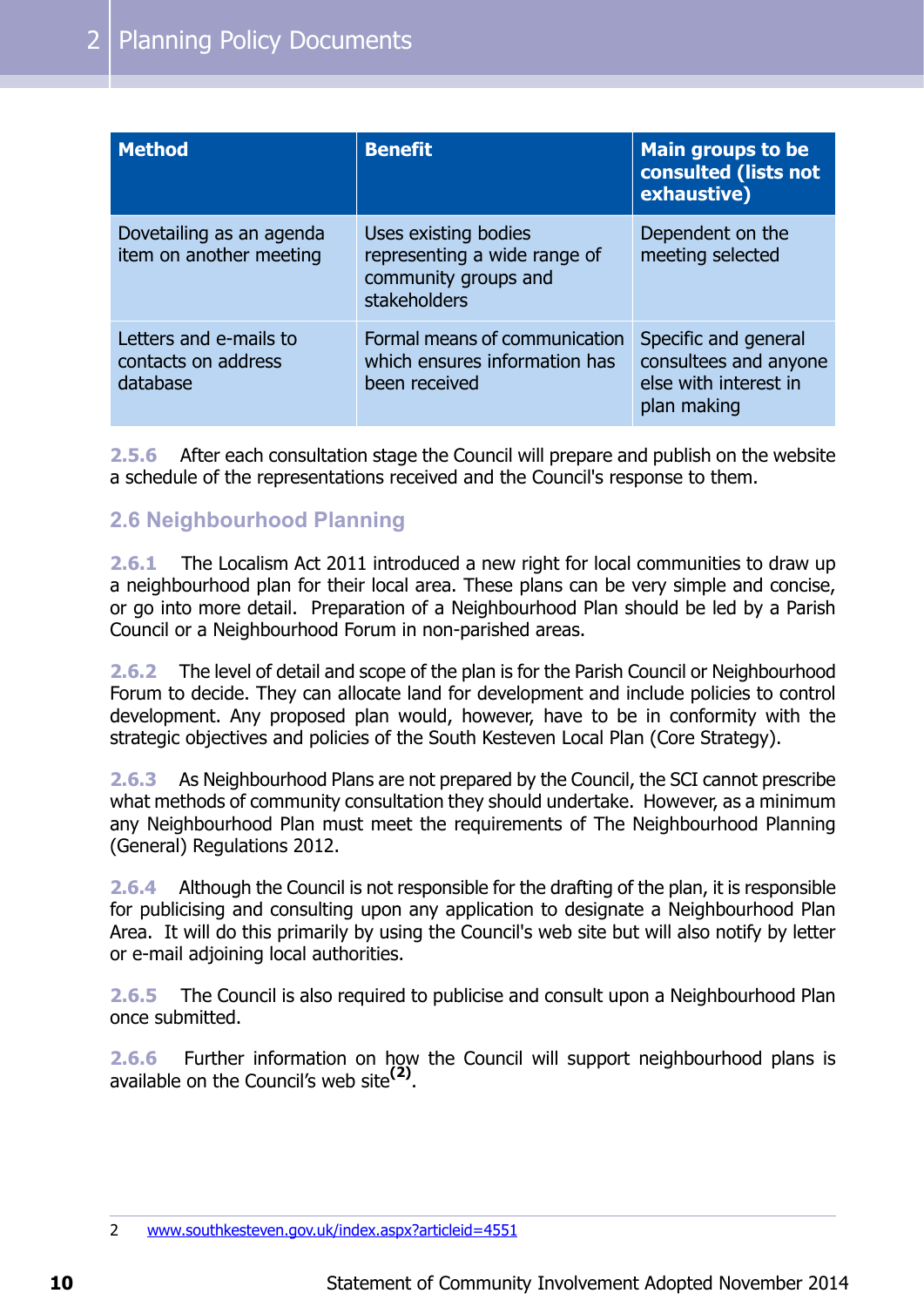## <span id="page-11-0"></span>**3 Planning Applications**

**3.0.1** The Council is required to consult various organisations and bodies and is advised to consult others depending on the type of planning application as set out in the Town and Country Planning (Development Management Procedure) (England) Order 2010 (as amended).

**3.0.2** The Council deals with some 2,000 planning applications each year. The nature of planning applications submitted is wide ranging from householder and minor applications to large scale mixed use proposals including new housing, employment, retail and other developments. The nature, scale and type of planning application will determine how the Council will engage with the community.

**3.0.3** There are several types of application submitted to the Council, these include:

- Planning applications  $\bullet$
- Lawful Development Certificates  $\bullet$
- Listed Building  $\bullet$
- Advertisement consent

**3.0.4** Some applications require special (or additional) publicity requirements due to their particular characteristics. These include, for example:

- Applications which are a departure from the Local Plan  $\bullet$
- Applications which propose more than 1,000 square metres of floor space  $\blacksquare$
- Applications which are accompanied by an Environmental Statement  $\bullet$
- <span id="page-11-1"></span>Applications for Listed Buildings, Scheduled Monuments and certain works that  $\bullet$ materially affect the character of Conservation Areas.

#### **3.1 Pre-Application Advice and Consultation**

**3.1.1** The Council encourages pre-application discussions for certain types of development before making a formal application. The objective of these discussions is to establish whether the principle of the development is acceptable and to clarify the format, type and level of detail required to enable the Council to determine the application.

**3.1.2** The Council has formal procedures in place for dealing with pre-application planning advice. This allows the Council to dedicate time with applicants to improve the quality of development schemes. Further guidance on pre-application advice is available on the Council's web site**(1)** .

<sup>1</sup> [www.southkesteven.gov.uk/index.aspx?articleid=6023](http://www.southkesteven.gov.uk/index.aspx?articleid=6023)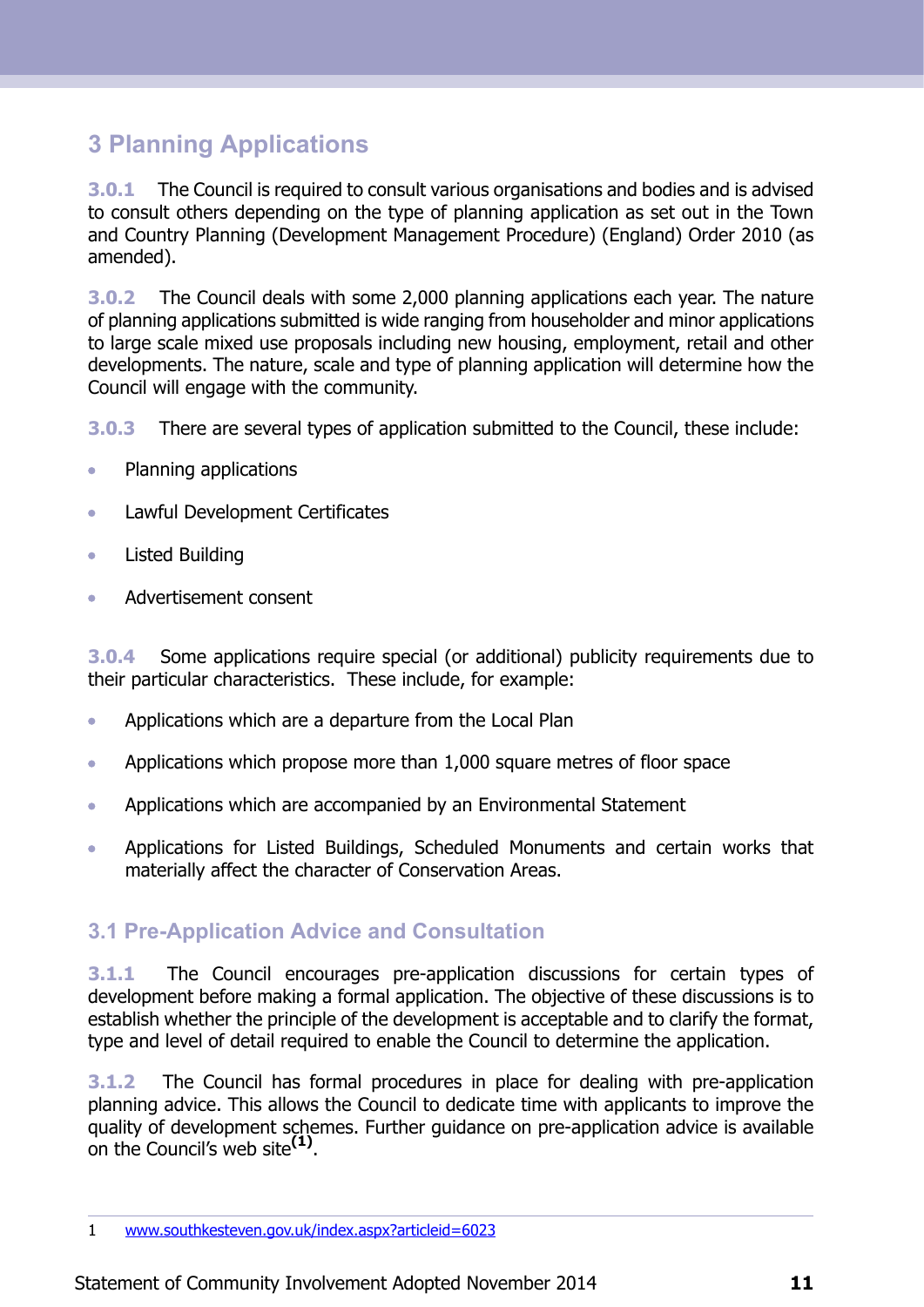#### **Pre-Application Consultation by Developers**

**3.1.3** For major applications the Council would strongly encourage applicants, not already required to do so by law, to carry out their own pre-application consultation. This may take the form of a public meeting and/or exhibition in the locality of the proposal, a dedicated website providing information on the proposal, additional neighbourhood notification or press coverage but it should be effective in bringing draft proposals to the attention of the public, parish councils and other parties in the area that may be affected by the proposal.

<span id="page-12-0"></span>**3.1.4** There should be the opportunity for consultees to make comments on the proposal, allowing key issues to be addressed prior to any planning application being submitted.

#### **3.2 Notification of Planning Applications**

**3.2.1** The weekly list of planning applications received by the Planning Department is available on the Council web site**(2)** .

**3.2.2** A weekly list of applications received is also sent, each week, to the Grantham Journal and the Stamford Mercury and some applications, at the editors discretion, are publicised in local newspapers. Copies of the weekly list are sent to the area offices at Stamford, Bourne and Market Deeping. Councillors receive these lists via email. Upon request, interest groups can also receive these lists free of charge.

**3.2.3** All Parish and Town Councils will receive copies of planning applications for major developments**(3)** within their administrative areas. Other applications can viewed on the Council website.

**3.2.4** Occupiers of premises most likely to be affected by a proposal are notified individually by letter that an application has been received, invited to inspect the application and make any written observations within 21 days. If a neighbour is disabled or elderly and unable to get to the Council Offices or access the plans online we can provide them with a free copy of the plans. Copies of plans are available to others at a charge.

**3.2.5** The extent of neighbour notification is at the discretion of the case officer (especially in rural areas). In practice, this normally means properties bordering an application site or which the case officer assesses to be most affected by a proposal will receive individual notification of that application.

**3.2.6** Any applications for external works to Listed Buildings will be advertised in the press. In addition, a site notice will be erected and individual neighbour notification letters sent out.

**3.2.7** For all applications within conservation areas and major applications, a site notice will be displayed close to the site. For other types of minor applications the display of a site notice is at the discretion of the case officer.

<sup>2</sup> <http://www.southkesteven.gov.uk/index.aspx?articleid=2254&Listing=recieved>

<sup>3</sup> 10 or more dwellings, 1,000 sq m of floorspace or 0.5 hectares site area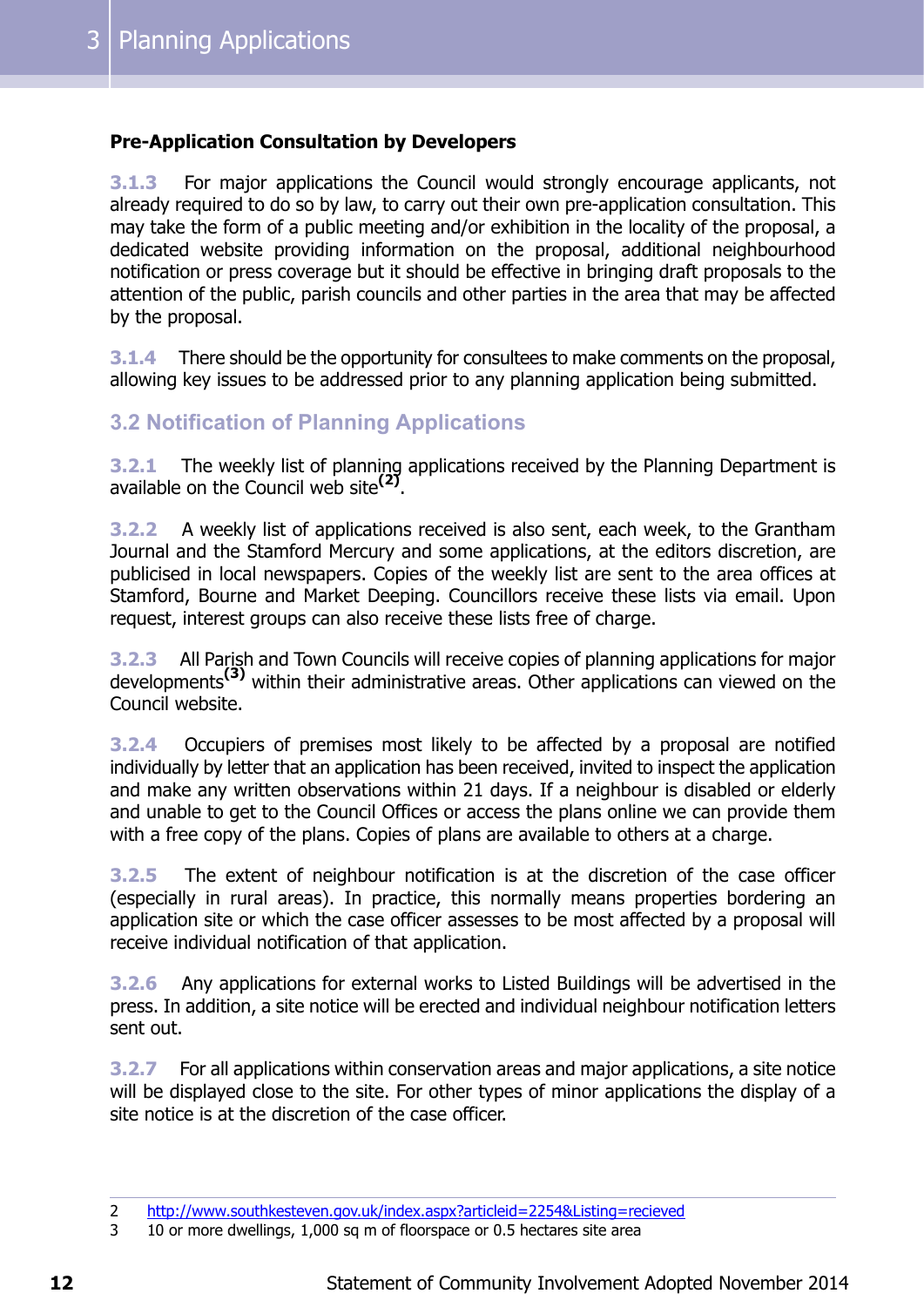**3.2.8** Details of all applications received are available to view on the Council's web site**(4)** .

<span id="page-13-0"></span>**3.2.9** Appendix 4 sets out publicity to be given for planning applications.

#### **3.3 Commenting on Planning Applications**

**3.3.1** Comments on applications can be made via the Council's website or in writing direct to the Council. Copies of comments, including personal details of the author of those comments, will be made available for public inspection and to third parties and cannot be treated as confidential.

**3.3.2** The Council will take into account all responses received as a result of its consultations on planning applications where the issues raised are material planning considerations. The Council can only consider objections or comments which raise relevant planning issues, for example loss of light or the effect a proposal might have on the character and appearance of the surrounding area.

**3.3.3** Some examples of material considerations and non-material considerations can be found below (this list is not exhaustive).

| <b>Material Considerations</b>                      | <b>Non-Material Considerations</b>                                                                                       |
|-----------------------------------------------------|--------------------------------------------------------------------------------------------------------------------------|
| National and local planning polices                 | Issues considered under Building Regulations                                                                             |
| Planning history and previous appeal<br>decisions   | Land/boundary disputes, including rights of<br>access                                                                    |
| Case law                                            | Opposition to business competition                                                                                       |
| Impact on sunlight, outlook, privacy and<br>amenity | Loss of property value                                                                                                   |
| <b>Highways issues</b>                              | Loss of view                                                                                                             |
| Effect on listed building or conservation<br>area   | Opposition to principle of development if<br>permission has been granted by an outline<br>application or appeal decision |

**Source: RTPI Planning Aid**

**3.3.4** A considerable amount of negotiation takes place on a large number of applications, particularly major ones. Steering development towards a more acceptable form is a crucial part of the development management process. This dialogue between planning officers, developers and their professional advisors and the local community is something which the Government and the Council actively encourages.

**3.3.5** In a number of cases, proposals will generate much public interest and letters of objection. Often planning officers will advise developers that amendments to their applications will result in a better quality of development, which may indeed overcome

<sup>4</sup> <http://www.southkesteven.gov.uk/index.aspx?articleid=1640>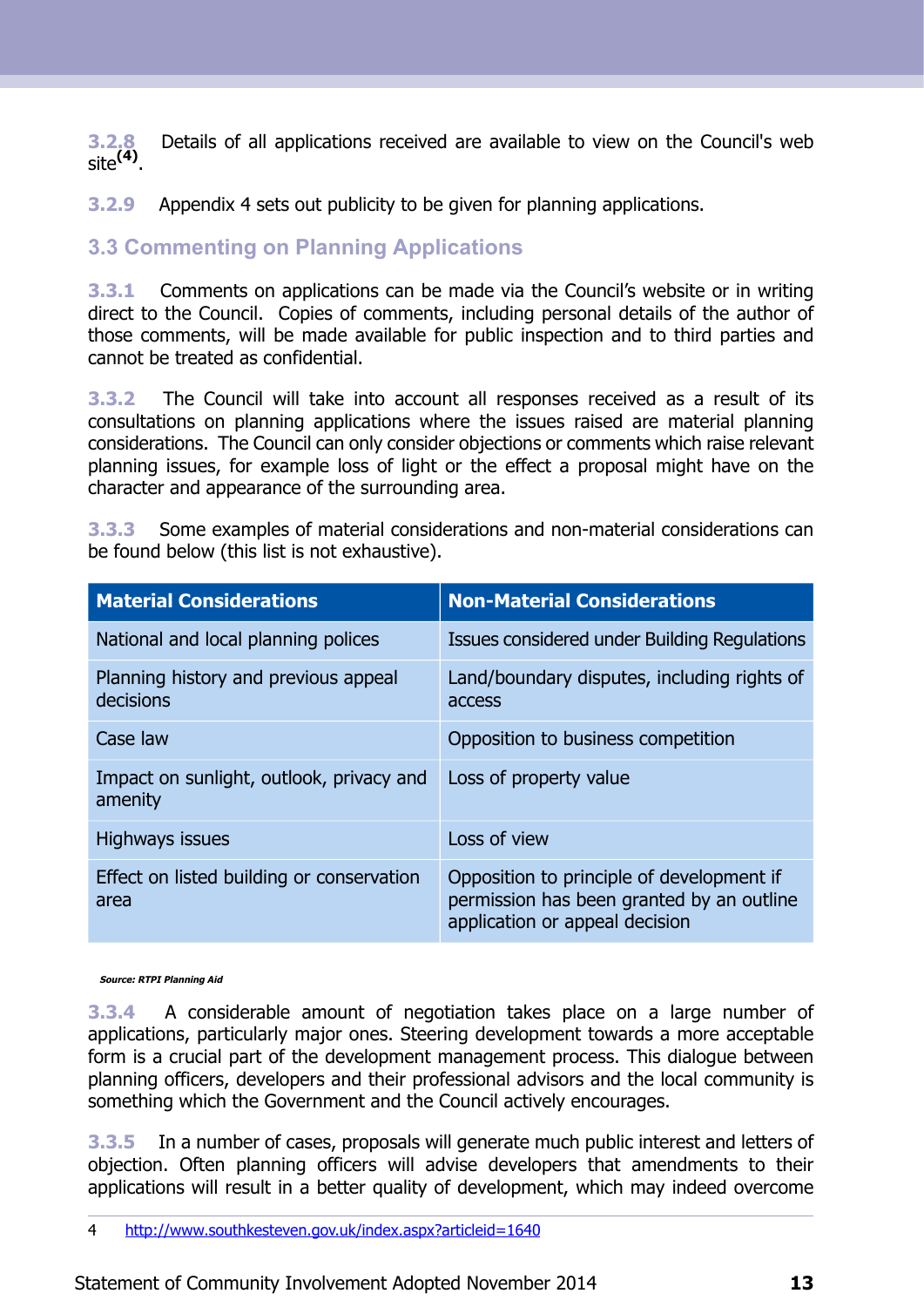objectors' concerns. However, it is important to note that planning decisions are made on the basis of material planning considerations (many of which may be raised by objectors) but not the number of objections received.

#### **Re-notification**

**3.3.6** Only amendments that constitute a significant change that affects individual property occupiers and interests (such as re-routing of roads in residential developments or amending the scale or siting of extensions or building closer to neighbouring properties) will be re-notified. In these cases the Council will re-consult the Parish Council, relevant statutory consultees and neighbours who have submitted written representations to the original application. Comments in response to re-consultations should be made within 7 days.

<span id="page-14-0"></span>**3.3.7** For listed building applications, or applications within conservation areas, significant amendments will be re-advertised.

#### **3.4 Determination of Planning Applications**

**3.4.1** The majority of planning applications are determined by planning officers under delegated powers. However, some applications such as those which are larger scale, strategic or controversial in nature are determined by the Council's Development Control Committee where it is deemed to be in the public interest to do so.

**3.4.2** The Council's Constitution enables elected Members to ask for applications to be referred to the Development Control Committee. Any request must be based on planning grounds and exercised within 3 weeks of the date of the receipt of the application. The request must also be agreed by the Authorised Officer.

**3.4.3** Meetings of the Council's Development Control Committee are held approximately every 3 weeks. The Committee agenda is available to view on the Council's web site**(5)** and is published one week prior to the Committee meeting.

**3.4.4** Applicants and any other persons who have made representations on an application to be heard by Committee will be notified by letter. The Council's policy on public speaking at the Development Control Committee is available on the web site**(6)** .

#### **Role of Elected Members**

**3.4.5** One of the key purposes of the planning system is to control development in the public interest. In performing this role, planning necessarily affects land and property interests, particularly the impact on adjoining land and development and the quality of their settings. It is important, therefore, that planning authorities make planning decisions affecting these interests openly, impartially, with sound judgement and for justifiable reasons.

<sup>5</sup> <http://www.southkesteven.gov.uk/index.aspx?articleid=5840>

<sup>6</sup> <http://www.southkesteven.gov.uk/index.aspx?articleid=2500>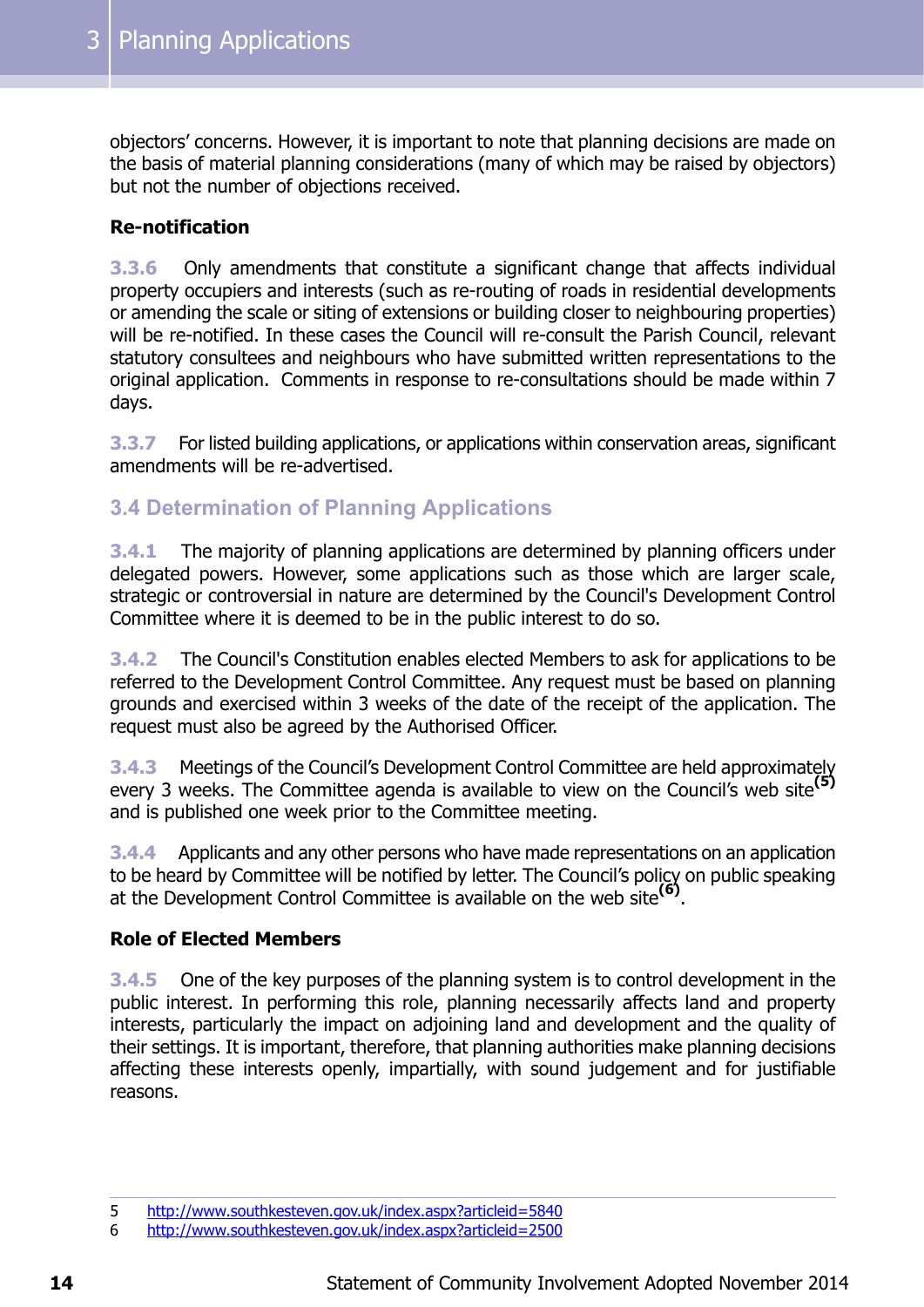**3.4.6** People affected by a planning decision or other planning proposals may often seek to influence it through an approach to their elected District Councillor or to a Councillor on the relevant decision making committee. This lobbying is normal and a part of the political process. However, elected Members must restrict themselves to giving procedural advice, including suggesting to those who are lobbying that they should speak or write to the relevant officer, in order that their opinions can be included in the officer's report to committee. Councillors are guided by Codes of Conduct.

#### **Notification of Decision on Planning Applications**

**3.4.7** A letter is sent to any persons who submitted representations, advising them of the decision on the planning application (whether or not it was determined by officers under delegated powers or at Committee). The decision, if taken at Committee, is also publicised in the committee minutes on the Council's website. Decisions on applications can also be viewed on the Council's website.

#### <span id="page-15-0"></span>**3.5 Planning Appeals**

**3.5.1** An appeal may be submitted by the applicant where permission has been refused or permitted with conditions which the applicant considers to be unacceptable. There is also a right of appeal if the application has not been determined within the relevant time limit. Third parties do not have the right to appeal planning decisions.

**3.5.2** All those who were notified of the original application or submitted comments will be notified in writing of the appeal and how to make their views known. If they have already submitted comments, their letters will be copied and sent to the Planning Inspectorate (PINS).

**3.5.3** Appeals decided by public inquiry will be publicised in the press (indicating the date, time and location) and a site notice will be erected.

<span id="page-15-1"></span>**3.5.4** The Planning Inspector will consider the evidence and decide whether to allow or dismiss the appeal. PINS will inform the Council and interested parties of the outcome. This decision is binding on the Council (although it can be challenged on a point of law in the High Court).

#### **3.6 Prior Approval Notifications**

**3.6.1** Some developments are subject to a system of prior approval of details, which fall half way between full planning control and permitted development. These proposals include telecommunications equipment, agricultural buildings and (between May 2013 and 30 May 2016) some changes of use and extensions to residential properties. Prior approval means that proposed development is 'in principle' permitted development.

**3.6.2** The Council can consider whether prior approval of certain details is required in advance of a formal decision being issued. There is a fixed 28 day timescale for agricultural buildings, a 56 day timescale for telecommunications masts and 42 days for extensions to residential properties and change of use applications. If no information is requested by the Council within these timescales, the application is approved.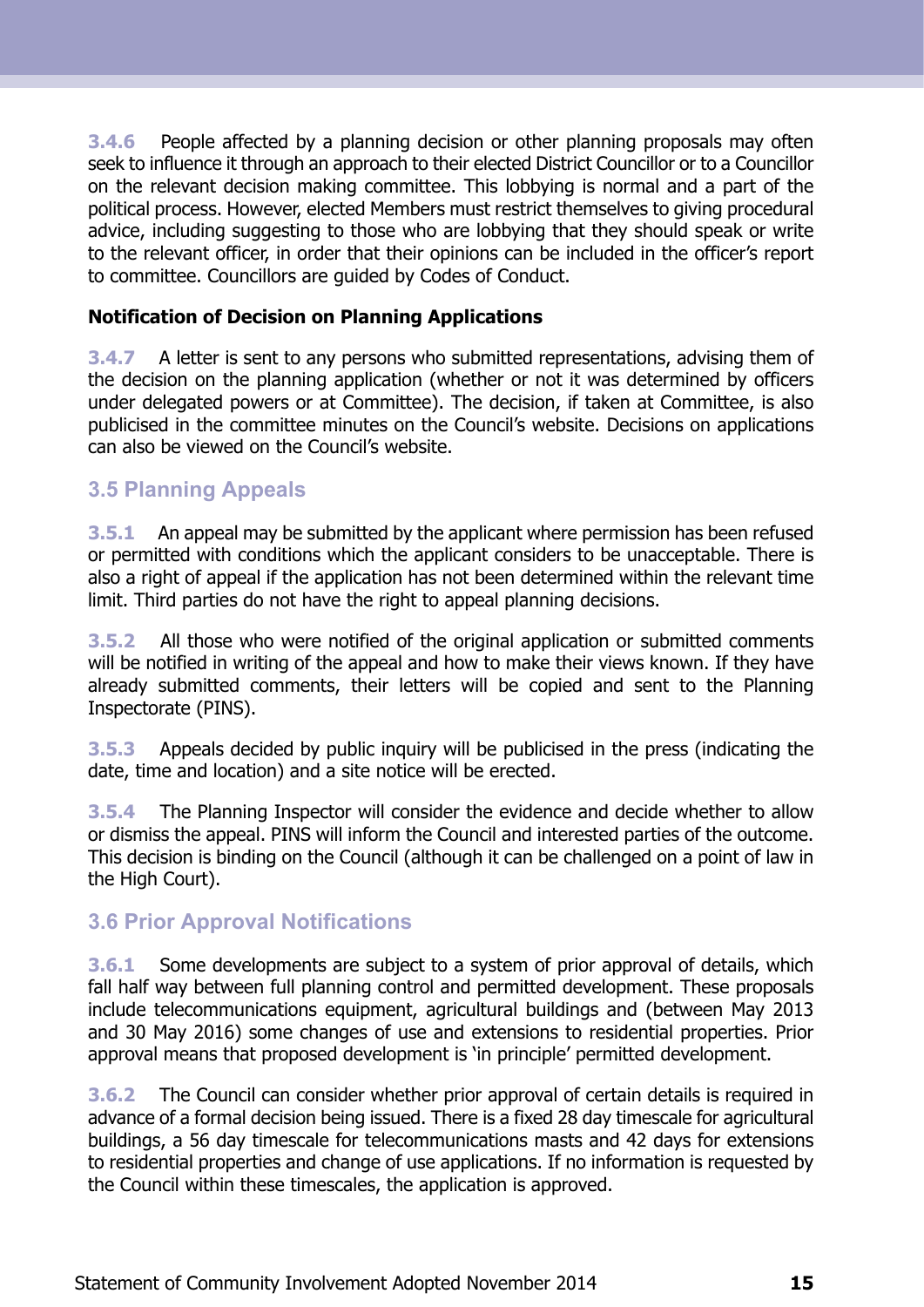**3.6.3** For certain types of prior approval applications, such as extensions to residential properties, the Council will notify the occupiers of neighbouring properties and allow them to submit comments.

#### <span id="page-16-0"></span>**3.7 Works to Protected Trees**

**3.7.1** Some trees are protected by Tree Preservation Orders (TPOs). Where trees are covered by TPOs, any works to them require statutory notification. Applications for works to TPO trees will be determined within eight weeks from the date of receipt. Delegated authority is available for officers to determine the application.

**3.7.2** District Councillors and Parish Councils will be informed if major tree surgery is to be undertaken. Neighbours will be notified of applications at the discretion of the case officer.

**3.7.3** Following a decision, a copy of the decision notice will be sent to the applicant. Letters will also be sent to those who made a representation on the application informing them of the decision.

<span id="page-16-1"></span>**3.7.4** Proposals for works to trees in Conservation Areas will be determined within six weeks from the date of receipt and if consent is not appropriate, the Local Planning Authority will consider placing a TPO on the tree(s).

#### **3.8 Hedgerow Removal Applications**

**3.8.1** In some cases the removal of certain hedgerows requires permission. Applications under the Hedgerow Regulations 1997 will be determined within six weeks of receipt of a removal notice.

<span id="page-16-2"></span>**3.8.2** Consultation letters will be sent out to all relevant statutory bodies in addition to the Parish Council.

#### **3.9 Enforcement**

**3.9.1** Most enforcement cases arise following a referral from a member of the public. All referrals are treated confidentially, where requested. There is no consultation with the public on enforcement cases. Often cases are resolved by the submission of a planning application which is then publicised in the normal way.

**3.9.2** Further information on enforcement is available on the Council's web site**(7)** .

<sup>7</sup> http://www.southkesteven.gov.uk/index.aspx?articleid=6029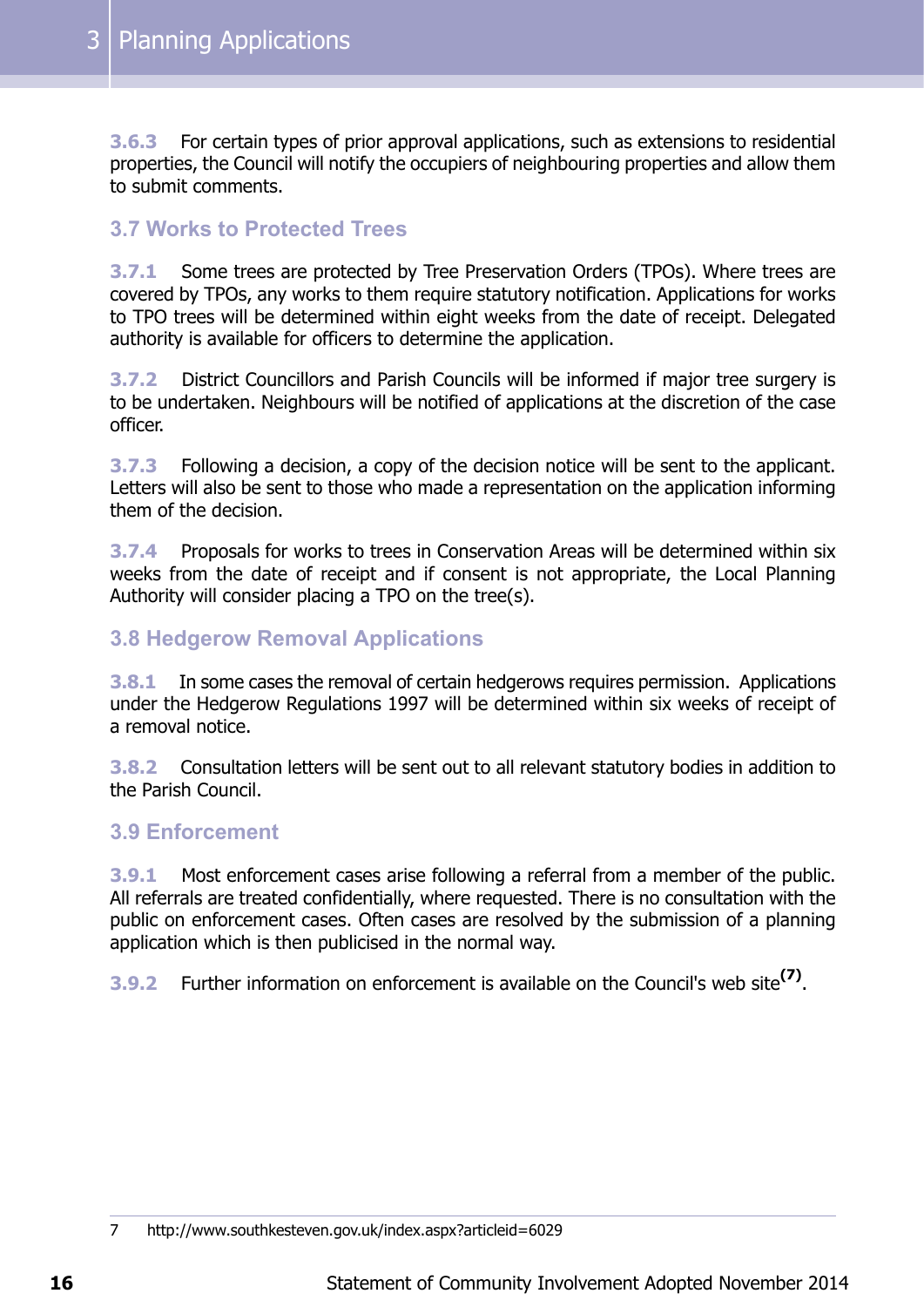## <span id="page-17-0"></span>**Appendix 1: Consultation Bodies**

#### **Duty to Co-operate**

The Duty to Co-operate bodies (relevant to South Kesteven District) are:

- Environment Agency  $\bullet$
- English Heritage (Historic Buildings and Monuments Commission for England)  $\bullet$
- Natural England  $\bullet$
- Civil Aviation Authority  $\bullet$
- Homes and Communities Agency  $\bullet$
- South and South West Lincolnshire Clinical Commissioning Groups ö
- Office of Rail Regulation  $\blacksquare$
- Highways Agency  $\bullet$
- Lincolnshire County Council (as the Highway Authority)  $\blacksquare$
- Greater Lincolnshire Local Enterprise Partnership (LEP)  $\bullet$
- Greater Lincolnshire Nature Partnership  $\bullet$

#### **Specific Consultation Bodies**

The specific consultation bodies (relevant to South Kesteven District) are:

- $\bullet$ The Coal Authority
- Environment Agency\*  $\bullet$
- English Heritage\*  $\bullet$
- Natural England\*  $\bullet$
- Network Rail Infrastructure Ltd  $\bullet$
- $\bullet$ Highways Agency
- Any relevant local authority in or adjoining the District i.e. Parish, District/Unitary and  $\blacksquare$ County Councils
- $\bullet$ Any relevant telecommunications companies
- South and South West Lincolnshire Clinical Commissioning Groups  $\bullet$
- Any relevant electricity, gas, water and sewage undertakers  $\bullet$
- Homes and Communities Agency  $\bullet$

\* the Council is required to consult with these bodies regarding the scope of Sustainability Appraisals

#### **General Consultation Bodies**

The general consultation bodies are:

- Voluntary bodies whose work benefits any part of the District  $\bullet$
- Bodies which represent the interests of different racial, ethnic or national groups in  $\bullet$ the area
- Bodies which represent the interests of different religious groups in the area  $\Delta$
- Bodies which represent the interests of disabled persons in the area  $\bullet$
- Bodies which represent the interests of persons carrying out business in the area  $\bullet$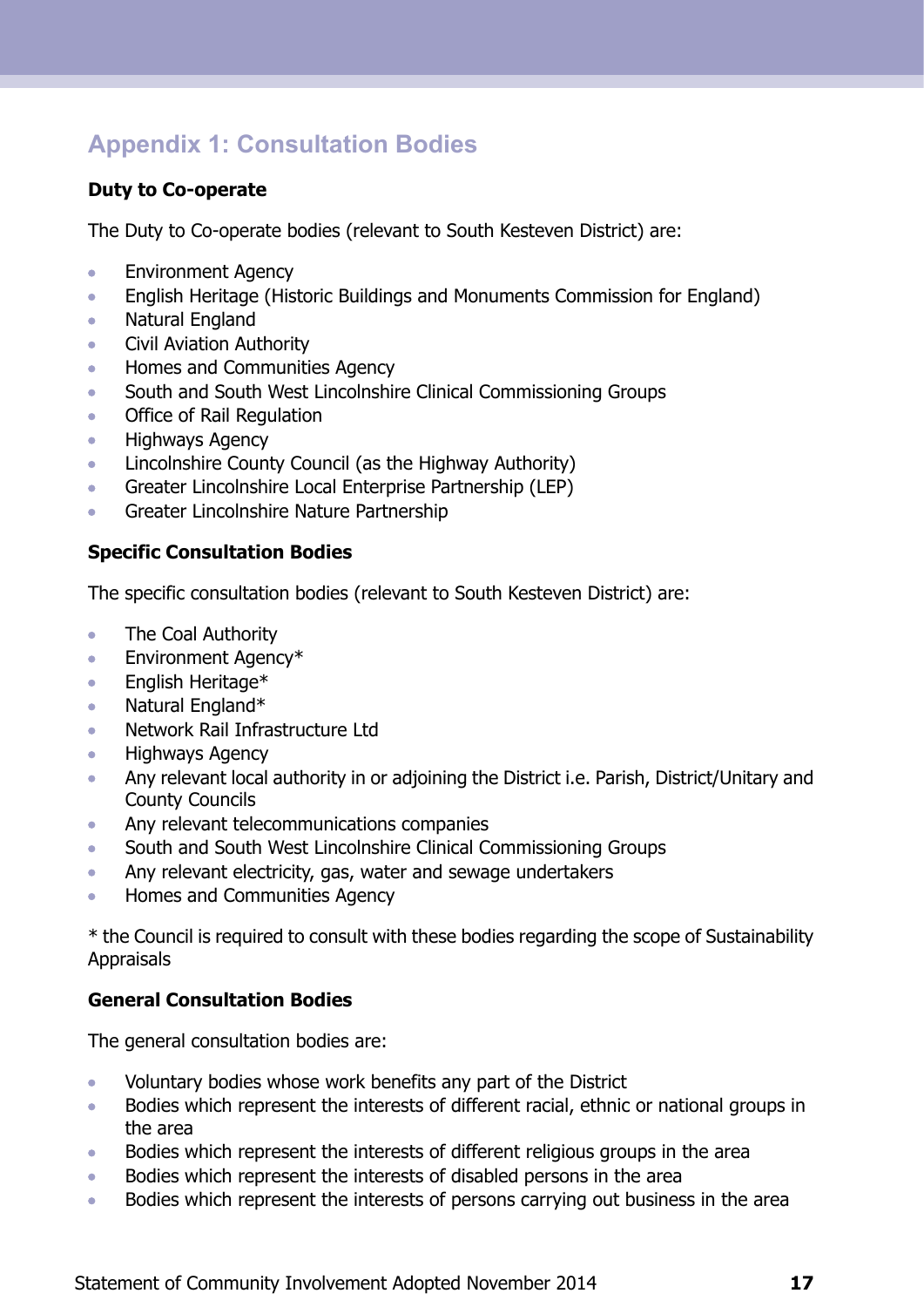#### **Hard to Reach Groups**

The following groups have been identified as the District's hard to reach groups. A number of these have local or national bodies which represent them and which are included in the Council's consultation database as general consultation bodies:

- Young people  $\bullet$
- People from ethnic minority backgrounds  $\bullet$
- People with disabilities  $\bullet$
- The elderly  $\bullet$
- Rural communities  $\bullet$
- Traveller communities  $\bullet$
- The homeless  $\bullet$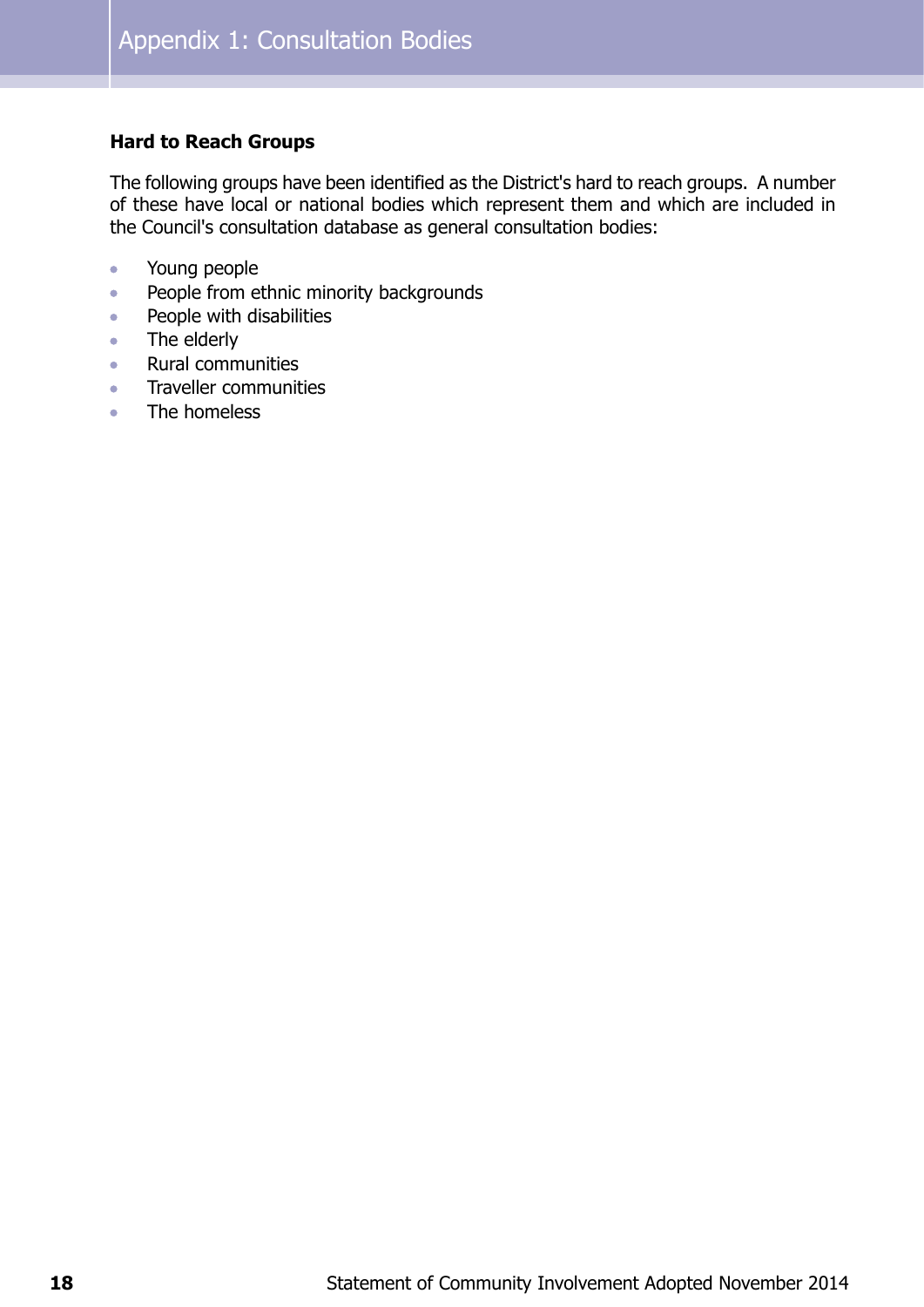## <span id="page-19-0"></span>**Appendix 2: Summary of Development Plan Document Preparation**

| <b>Minimum consultation</b><br>requirements                                                                                                                                                                                                                                                                                                                                                                                                                                                                                                                                                                                                                                                                                                                         | <b>Additional consultation</b><br>methods which may be used                                                                                                                                                                                                                                                                                                    |
|---------------------------------------------------------------------------------------------------------------------------------------------------------------------------------------------------------------------------------------------------------------------------------------------------------------------------------------------------------------------------------------------------------------------------------------------------------------------------------------------------------------------------------------------------------------------------------------------------------------------------------------------------------------------------------------------------------------------------------------------------------------------|----------------------------------------------------------------------------------------------------------------------------------------------------------------------------------------------------------------------------------------------------------------------------------------------------------------------------------------------------------------|
| To notify (via letter or email) and<br>invite representations about the<br>scope of the local plan from:<br>specific consultation bodies;<br>$\bullet$<br>general consultation bodies; and<br>$\bullet$<br>residents or other persons<br>$\bullet$<br>carrying out business within the<br>area where appropriate<br>Those considered to have an interest<br>will be informed by email or letter<br>regarding:<br>the consultation period; and<br>$\bullet$<br>how the plan can be viewed and<br>$\bullet$<br>commented on<br>Depending on the complexity of the<br>Local Plan there may be more than<br>one consultation period during the<br>plan preparation stage, normally with<br>a minimum consultation period of 6<br>weeks (up to a maximum of 12<br>weeks) | Press release to local<br>$\bullet$<br>newspapers<br>Public notice in local<br>$\bullet$<br>newspapers<br>Drop in sessions<br>$\bullet$<br>Stakeholder group<br>$\bullet$<br>meetings<br>Summary leaflets<br>$\bullet$<br>Use of social<br>$\bullet$<br>media                                                                                                  |
| Make copies of the proposed<br>submission document and supporting<br>information available:<br>at the Council's principle and<br>$\bullet$<br>area offices;<br>other places considered<br>$\bullet$<br>appropriate (i.e. local libraries);<br>and<br>on the Council's website.<br>$\bullet$<br>Make available a statement of the<br>representations procedure which                                                                                                                                                                                                                                                                                                                                                                                                 | Press release to local<br>$\bullet$<br>newspapers<br>Public notice in local<br>$\bullet$<br>newspapers<br>Drop in sessions<br>$\bullet$<br>Stakeholder group<br>$\bullet$<br>meetings<br>Summary leaflets<br>$\bullet$<br>Use of social media<br>$\bullet$<br>Notice circulated to Town<br>$\bullet$<br>and Parish Councils and<br>Meetings for public display |
|                                                                                                                                                                                                                                                                                                                                                                                                                                                                                                                                                                                                                                                                                                                                                                     | states:                                                                                                                                                                                                                                                                                                                                                        |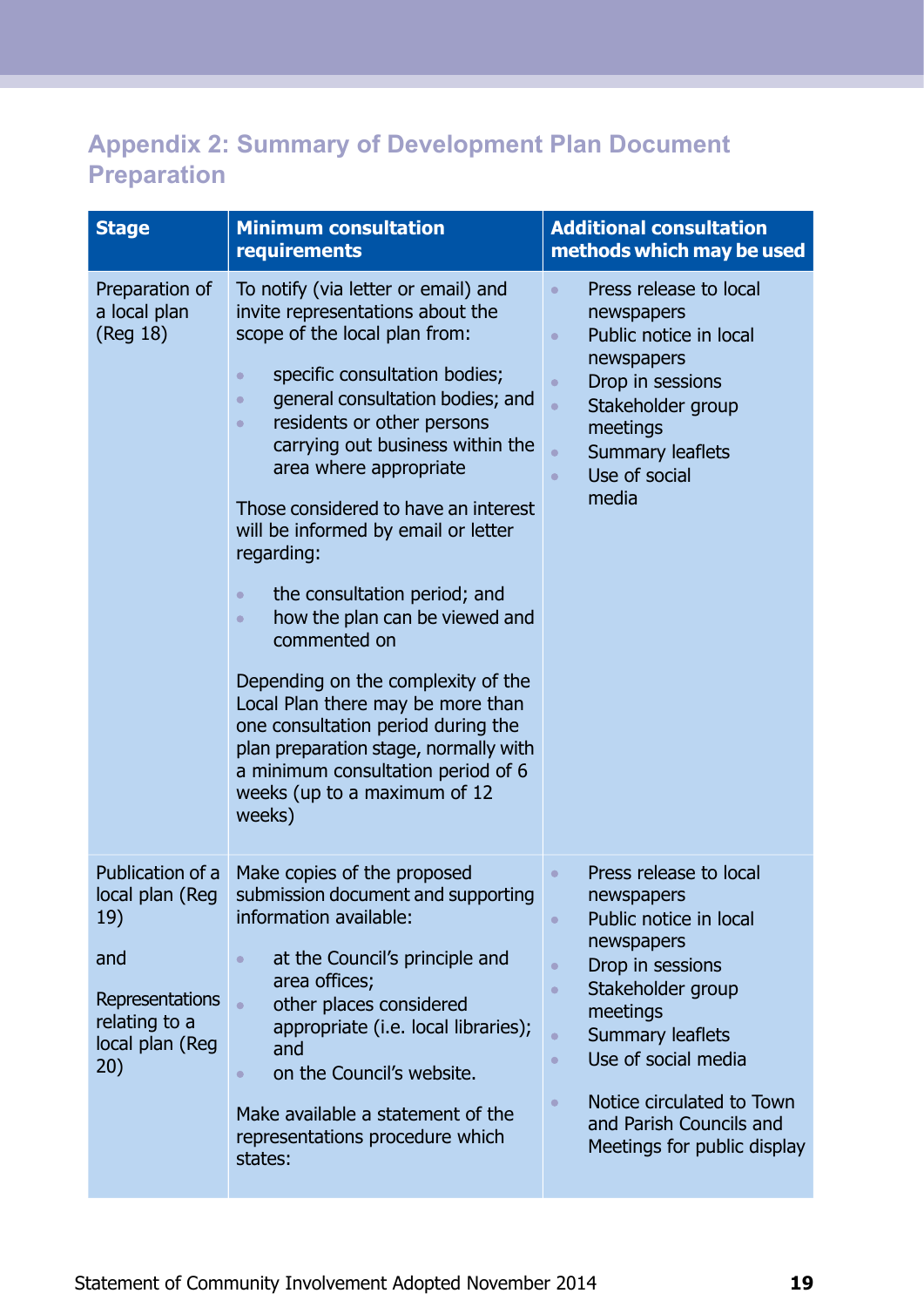| <b>Stage</b>                                               | <b>Minimum consultation</b><br>requirements                                                                                                                                                                                                                                                                                                                                                                                                                                                                                                                                                                                                                                                                | <b>Additional consultation</b><br>methods which may be used                                                                                |
|------------------------------------------------------------|------------------------------------------------------------------------------------------------------------------------------------------------------------------------------------------------------------------------------------------------------------------------------------------------------------------------------------------------------------------------------------------------------------------------------------------------------------------------------------------------------------------------------------------------------------------------------------------------------------------------------------------------------------------------------------------------------------|--------------------------------------------------------------------------------------------------------------------------------------------|
|                                                            | where the submission<br>$\bullet$<br>documents can be viewed; and<br>the period the documents will be<br>$\bullet$<br>made available for.                                                                                                                                                                                                                                                                                                                                                                                                                                                                                                                                                                  |                                                                                                                                            |
|                                                            | Set a statutory period of at least 6<br>weeks for any person to make a<br>representation on the proposed local<br>plan.                                                                                                                                                                                                                                                                                                                                                                                                                                                                                                                                                                                    |                                                                                                                                            |
|                                                            | All general and specific consultation<br>bodies invited to make<br>representations under Regulation 18<br>to be sent a copy of the statement<br>of representation procedure and a<br>notification that the submission<br>document(s) are available for<br>inspection.                                                                                                                                                                                                                                                                                                                                                                                                                                      |                                                                                                                                            |
| Submission of<br>Plan to<br>Secretary of<br>State (Reg 22) | The plan and required accompanying<br>documents to be sent in paper form<br>and electronically to the Secretary of<br>State.<br><b>The</b><br>plan<br>accompanying<br>and<br>documents will be made available at<br>the Council offices, libraries and<br>published on the Council's website.<br>A statement will be placed on the<br>Council's website and made available<br>at the Council offices and Libraries<br>setting out where the plan and<br>accompanying<br>documents<br>are<br>available and the times at which they<br>can be inspected.<br>All those notified at the plan<br>preparation and publication stages<br>will be notified that the plan has been<br>submitted and where it can be | Press release to local<br>$\bullet$<br>newspapers<br>Public notice in local<br>$\bullet$<br>newspapers<br>Use of social media<br>$\bullet$ |
|                                                            | inspected. Anyone else who has<br>specifically asked to be notified when<br>the plan is submitted will also be<br>contacted.                                                                                                                                                                                                                                                                                                                                                                                                                                                                                                                                                                               |                                                                                                                                            |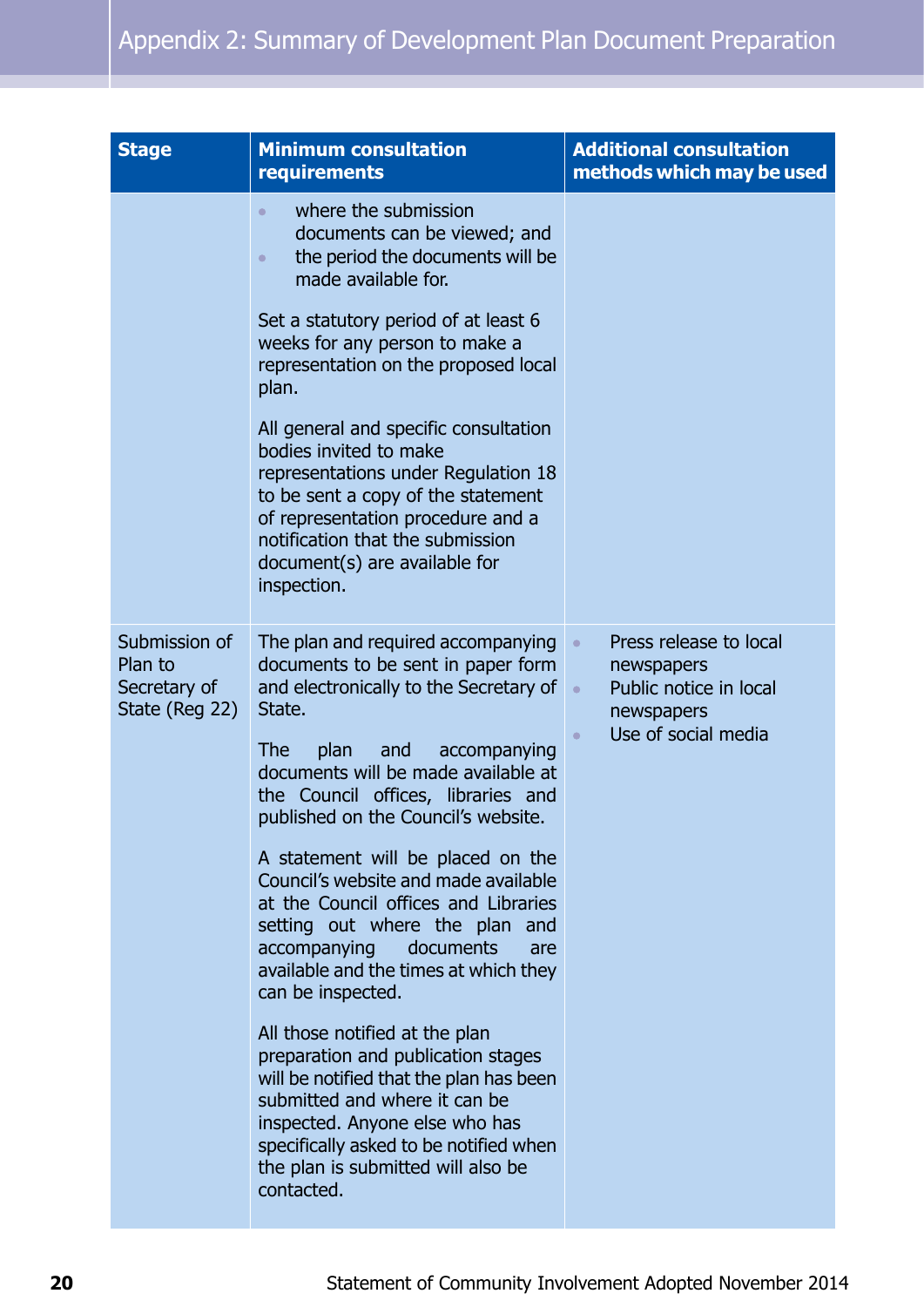| <b>Stage</b>                                                 | <b>Minimum consultation</b><br>requirements                                                                                                                                                                                                                                                                                                                                                                                                                                                                                                                             | <b>Additional consultation</b><br>methods which may be used                                                                                |
|--------------------------------------------------------------|-------------------------------------------------------------------------------------------------------------------------------------------------------------------------------------------------------------------------------------------------------------------------------------------------------------------------------------------------------------------------------------------------------------------------------------------------------------------------------------------------------------------------------------------------------------------------|--------------------------------------------------------------------------------------------------------------------------------------------|
| Independent<br>Examination<br>(Reg 24)                       | At least 6 weeks before the opening<br>of the examination hearing any<br>person who made a representation<br>in accordance with Regulation 20 will<br>be notified about the examination<br>and given the opportunity to appear<br>before and heard by the Independent<br>Inspector<br>A public notice to be placed on the<br>Council's website and a hard copy<br>placed on display in the Council's<br>offices setting out the date, time and<br>place where the hearing(s) will be<br>held and the name of the Inspector<br>appointed to carry out the<br>examination | Press release to local<br>$\bullet$<br>newspapers<br>Public notice in local<br>$\bullet$<br>newspapers<br>Use of social media<br>$\bullet$ |
| Proposed<br>modifications                                    | Modifications will be published on the<br>website<br>Notification of the publication will be<br>made to all those who made<br>representations on the Local Plan                                                                                                                                                                                                                                                                                                                                                                                                         | Press release to local<br>$\bullet$<br>newspapers<br>Public notice in local<br>$\bullet$<br>newspapers                                     |
| Publication of<br>Inspector's<br>recommendations<br>(Reg 25) | The Inspector's Report will be made<br>available at the Council offices and<br>published on the Council's website.<br>Any persons who requested to be<br>notified of the publication of the<br>report will be informed that the<br>recommendations are available.                                                                                                                                                                                                                                                                                                       | Not applicable                                                                                                                             |
| Adoption of a<br>local plan (Reg<br>26)                      | As soon as reasonably practicable<br>after the Council adopts a plan, the<br>plan and accompanying documents<br>will be made available at the Council<br>offices and Libraries and on the<br>Council's website. Details of where<br>the plan is available for inspection<br>and the places and times will also be<br>publicised.                                                                                                                                                                                                                                        | Press release to local<br>$\bullet$<br>newspapers<br>Public notice in local<br>$\bullet$<br>newspapers<br>Use of social media<br>$\bullet$ |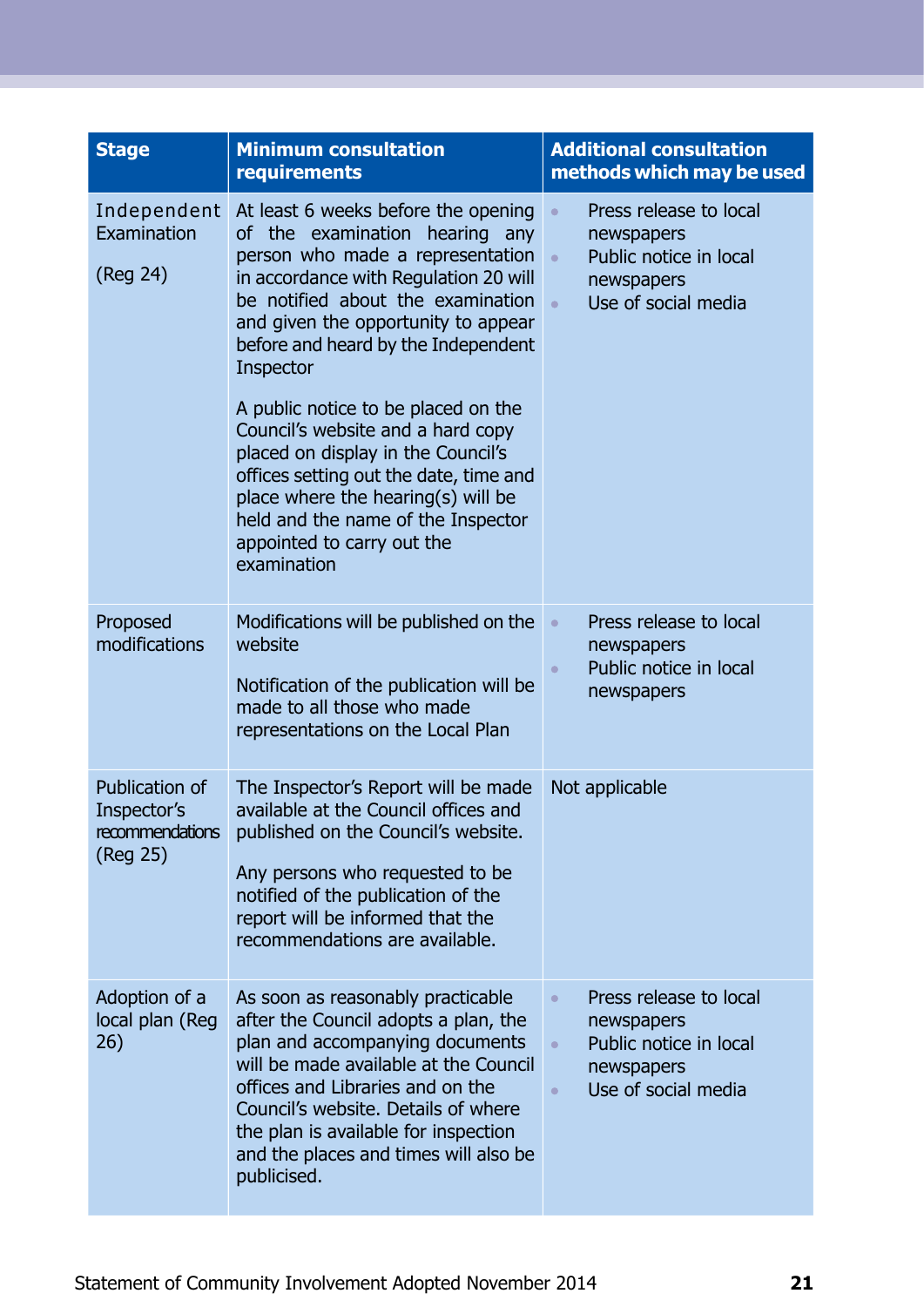| <b>Stage</b> | <b>Minimum consultation</b><br>requirements                                                                                                                        | <b>Additional consultation</b><br>methods which may be used |
|--------------|--------------------------------------------------------------------------------------------------------------------------------------------------------------------|-------------------------------------------------------------|
|              | A copy of the adoption statement will<br>also be sent via letter or email to the<br>Secretary of State and to anyone who<br>has specifically asked to be notified. |                                                             |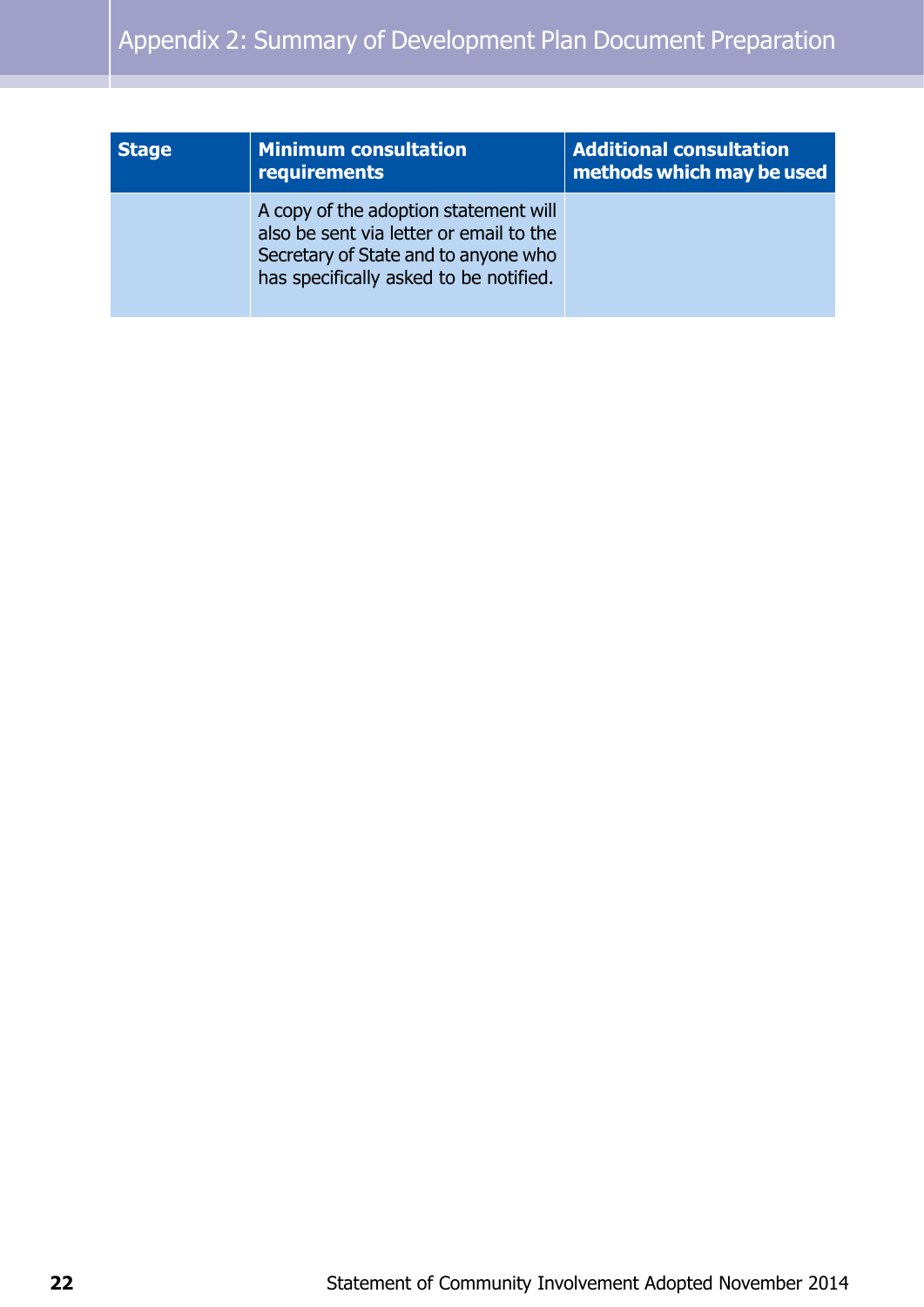## <span id="page-23-0"></span>**Appendix 3: Summary of Supplementary Planning Documents Preparation**

| <b>Stage</b>                                                                                                                      | <b>Minimum consultation</b><br>requirements                                                                                                                                                                                                                                                                                                                                                                                                                                                                              | <b>Additional consultation</b><br>methods which may be used                                                                                                                                                                                                                               |
|-----------------------------------------------------------------------------------------------------------------------------------|--------------------------------------------------------------------------------------------------------------------------------------------------------------------------------------------------------------------------------------------------------------------------------------------------------------------------------------------------------------------------------------------------------------------------------------------------------------------------------------------------------------------------|-------------------------------------------------------------------------------------------------------------------------------------------------------------------------------------------------------------------------------------------------------------------------------------------|
| ublic<br>P<br>participation<br>(Reg 12)<br>and<br>Representations<br>0<br>n<br>supplementary<br>planning<br>documents<br>(Reg 13) | Specific consultees, general<br>consultees and those considered<br>to have an interest will be<br>informed by email or letting<br>regarding:<br>the consultation period; and<br>$\bullet$<br>how the document can be<br>$\bullet$<br>viewed.<br>The draft document will be made<br>available at the Council offices,<br>Libraries and published on the<br>Council's website.<br>There will be one formal<br>consultation period during the<br>preparation, normally with a<br>minimum consultation period of 4<br>weeks. | Press release to local<br>$\bullet$<br>newspapers<br><b>Public Notice in local</b><br>$\bullet$<br>newspapers<br>Pubic meetings and/or<br>$\bullet$<br>exhibitions<br>Stakeholder group meetings<br>$\bullet$<br><b>Summary leaflets</b><br>$\bullet$<br>Use of social media<br>$\bullet$ |
| Adoption of<br>supplementary<br>planning<br>documents<br>(Reg 14)                                                                 | An adoption statement, together<br>with the adopted SPD, will be<br>made available at the Council<br>offices, Libraries and published on<br>the Council's website.<br>A copy of the adoption statement<br>will also be sent via letter or email<br>to anyone who has specifically<br>asked to be notified.                                                                                                                                                                                                               | Press release to local<br>$\bullet$<br>newspapers<br><b>Public Notice in local</b><br>$\bullet$<br>newspapers<br>Use of social media<br>$\bullet$                                                                                                                                         |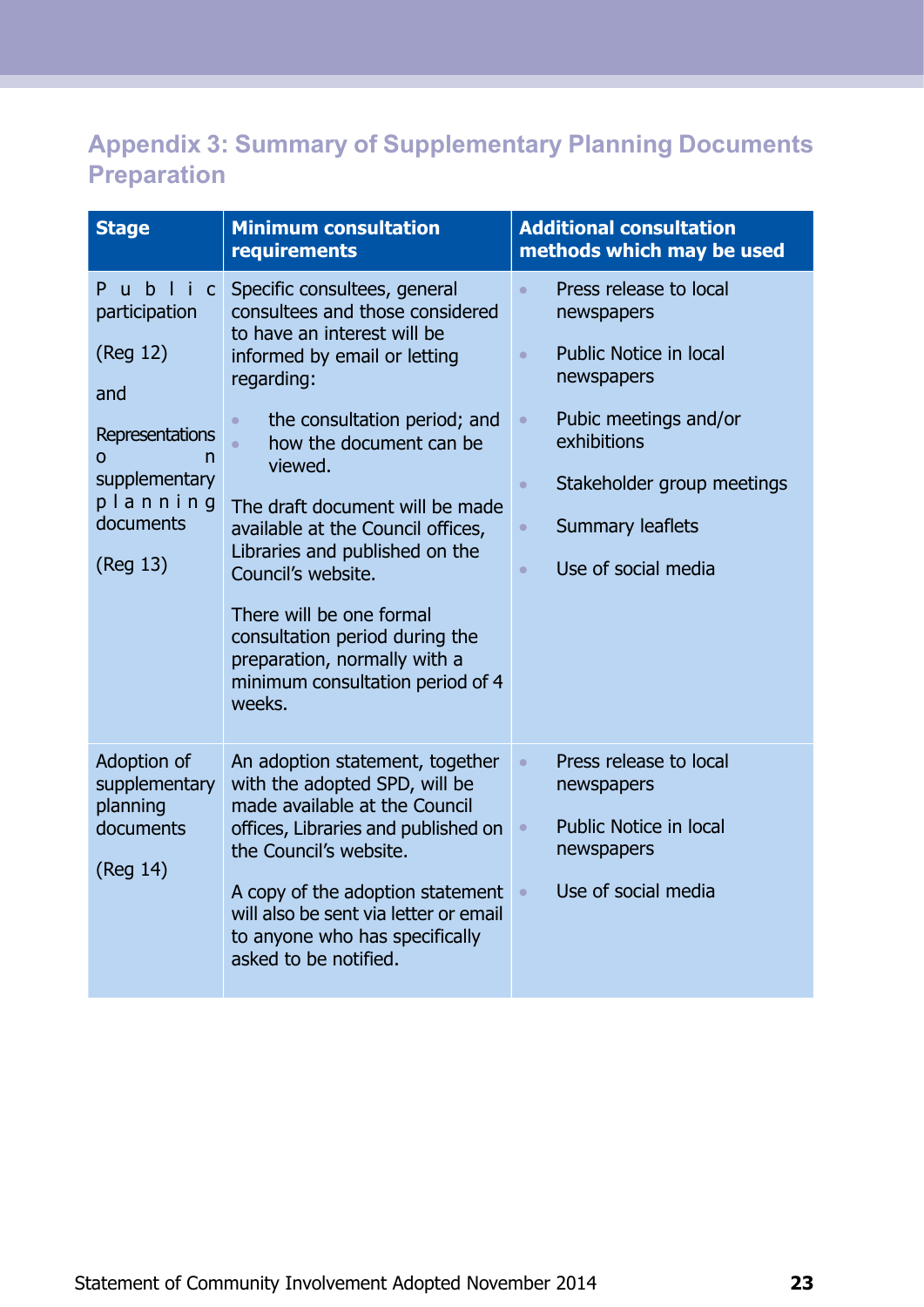## <span id="page-24-0"></span>**Appendix 4: Publicity for Planning Applications**

| <b>Nature of Development</b>                                                                                                                                                                                                                                               | <b>Publicity/consultation</b>                                                                                                                            | <b>Regulations</b>                                                                                            |
|----------------------------------------------------------------------------------------------------------------------------------------------------------------------------------------------------------------------------------------------------------------------------|----------------------------------------------------------------------------------------------------------------------------------------------------------|---------------------------------------------------------------------------------------------------------------|
| For applications accompanied<br>by an Environmental Impact<br>Assessment                                                                                                                                                                                                   | <b>Public Notice in local</b><br>$\bullet$<br>press<br>Site notice<br>$\bullet$                                                                          | <b>Town and Country</b><br>Planning (Development<br>Management Procedure)<br>Order 2010 Article 13 (2)<br>(a) |
| Proposals that depart from<br>the Development Plan                                                                                                                                                                                                                         | <b>Public Notice in local</b><br>$\bullet$<br>press<br>Site notice<br>$\bullet$                                                                          | DMPO 2010 Article 13<br>(2)(b)                                                                                |
| Development affecting a<br><b>Right of Way</b>                                                                                                                                                                                                                             | <b>Public Notice in local</b><br>$\bullet$<br>press<br>Site notice<br>$\bullet$                                                                          | DMPO 2010 Article 13<br>(2)(c)                                                                                |
| Major Development<br>10 or more dwellings or<br>site area of 0.5 hectares<br>or more<br>1000 sq m or more of<br>$\bullet$<br>floorspace<br>Development carried out<br>$\bullet$<br>on a site having an area<br>of 11 hectares or more                                      | <b>Public Notice in local</b><br>$\bullet$<br>press<br>Site notice<br>$\bullet$<br>Notification to adjoining<br>$\bullet$<br>land owners or<br>occupiers | DMPO 2010 Article 13(4)                                                                                       |
| All other 'Planning<br>Applications'                                                                                                                                                                                                                                       | <b>Site Notice</b><br>$\bullet$<br>or<br>Notification to adjoining<br>$\bullet$<br>land owners or<br>occupiers                                           | DMPO 2010 Article 13(5)                                                                                       |
| Lawful Development<br>$\bullet$<br><b>Certificates</b><br>Non-material<br>$\bullet$<br>amendments<br>Discharge of conditions<br>$\bullet$<br>Certificates of<br>$\bullet$<br>Appropriate Alternative<br>Development<br><b>Hazardous Substances</b><br>$\bullet$<br>Consent | <b>None</b>                                                                                                                                              | N/a                                                                                                           |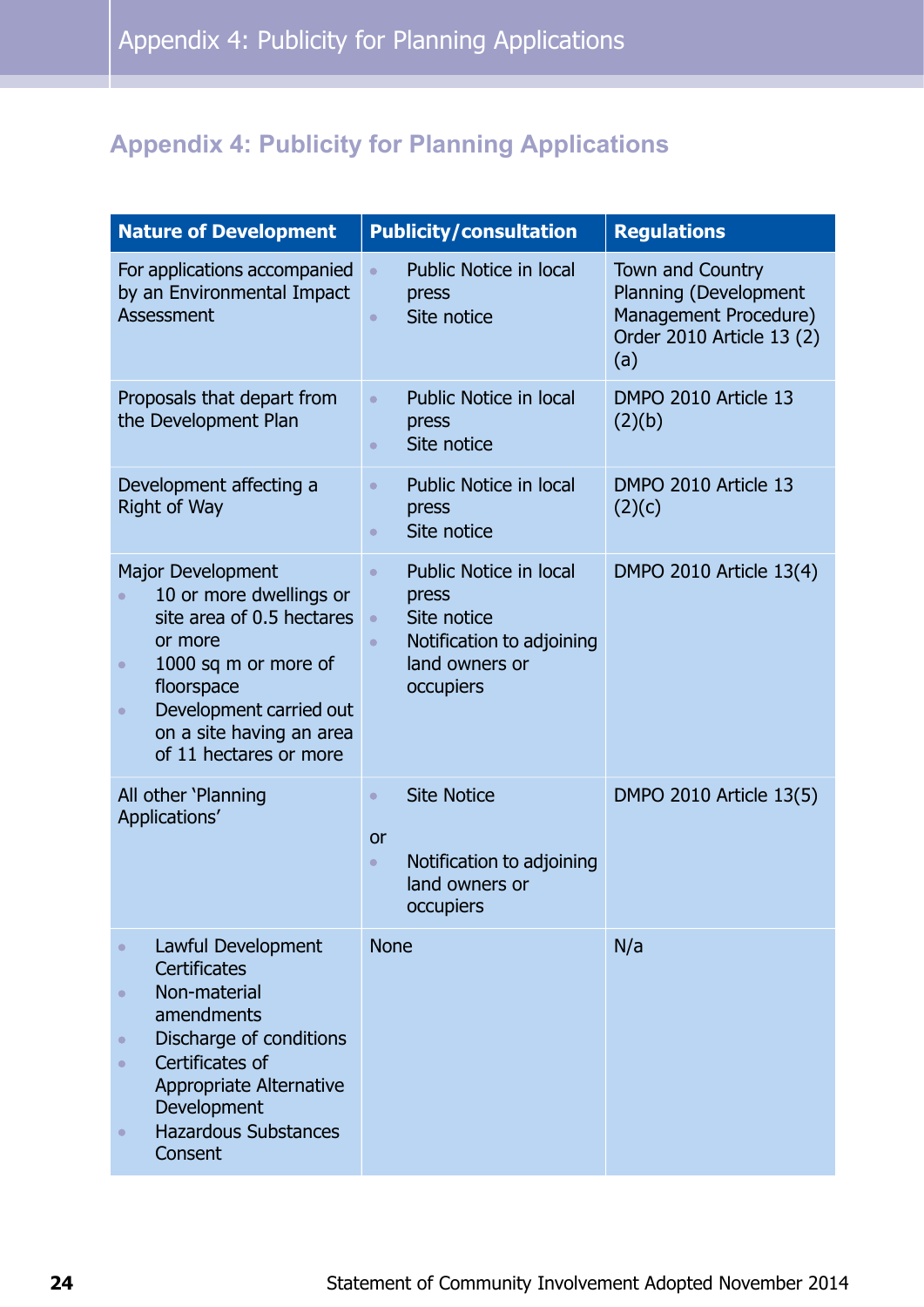| <b>Nature of Development</b>                                                                                                                          | <b>Publicity/consultation</b>                                                                                                                                                                                                                                                                                         | <b>Regulations</b>                                                                                   |
|-------------------------------------------------------------------------------------------------------------------------------------------------------|-----------------------------------------------------------------------------------------------------------------------------------------------------------------------------------------------------------------------------------------------------------------------------------------------------------------------|------------------------------------------------------------------------------------------------------|
| <b>Prior Notifications for</b><br>$\bullet$<br>Agricultural Works and<br><b>Buildings</b><br><b>Demolitions</b><br>$\bullet$<br>Railways<br>$\bullet$ |                                                                                                                                                                                                                                                                                                                       |                                                                                                      |
| <b>Prior Notification for</b><br><b>Telecommunications</b>                                                                                            | <b>Site Notice</b><br>$\bullet$<br><b>Public Notice in local</b><br>$\bullet$<br>press only if it affects a<br>public right of way, is<br>contrary to the<br>development plan or<br>site exceeds 1 hectare<br>Notification to adjoining<br>$\bullet$<br>land owners or<br>occupiers if site area<br>exceeds 1 hectare | Part 24 of the Town and<br><b>Country Planning (General</b><br>Permitted Development)<br>Order 1995. |
| Major works to trees<br>protected by Tree<br><b>Preservation Order</b>                                                                                | Notification to District<br>$\bullet$<br><b>Council Ward Members</b><br>and Parish Councils                                                                                                                                                                                                                           | n/a                                                                                                  |
| <b>Hedgerow Removal Notices</b>                                                                                                                       | Notification to Parish<br>$\bullet$<br>Councils and statutory<br>bodies                                                                                                                                                                                                                                               | n/a                                                                                                  |
| <b>Listed Building Consent</b><br>Application                                                                                                         | Public Notice in local<br>$\bullet$<br>press<br>Site notice<br>$\bullet$<br>unless works are wholly<br>internal on a Grade 2 listed<br>building                                                                                                                                                                       | Regulation 5 of the Listed<br><b>Building Regulations.</b>                                           |
| Development affecting the<br>setting of a listed building                                                                                             | <b>Public Notice in local</b><br>$\bullet$<br>press<br>Site notice<br>$\bullet$                                                                                                                                                                                                                                       | Section 67 of the Planning<br>(Listed Buildings and<br>Conservation Areas) Act<br>1990               |
| Development affecting the<br>character or appearance of a<br><b>Conservation Area</b>                                                                 | Public Notice in local<br>$\bullet$<br>press<br>Site notice<br>$\bullet$                                                                                                                                                                                                                                              | Section 73 of the Planning<br>(Listed Buildings and<br>Conservation Areas) Act<br>1990               |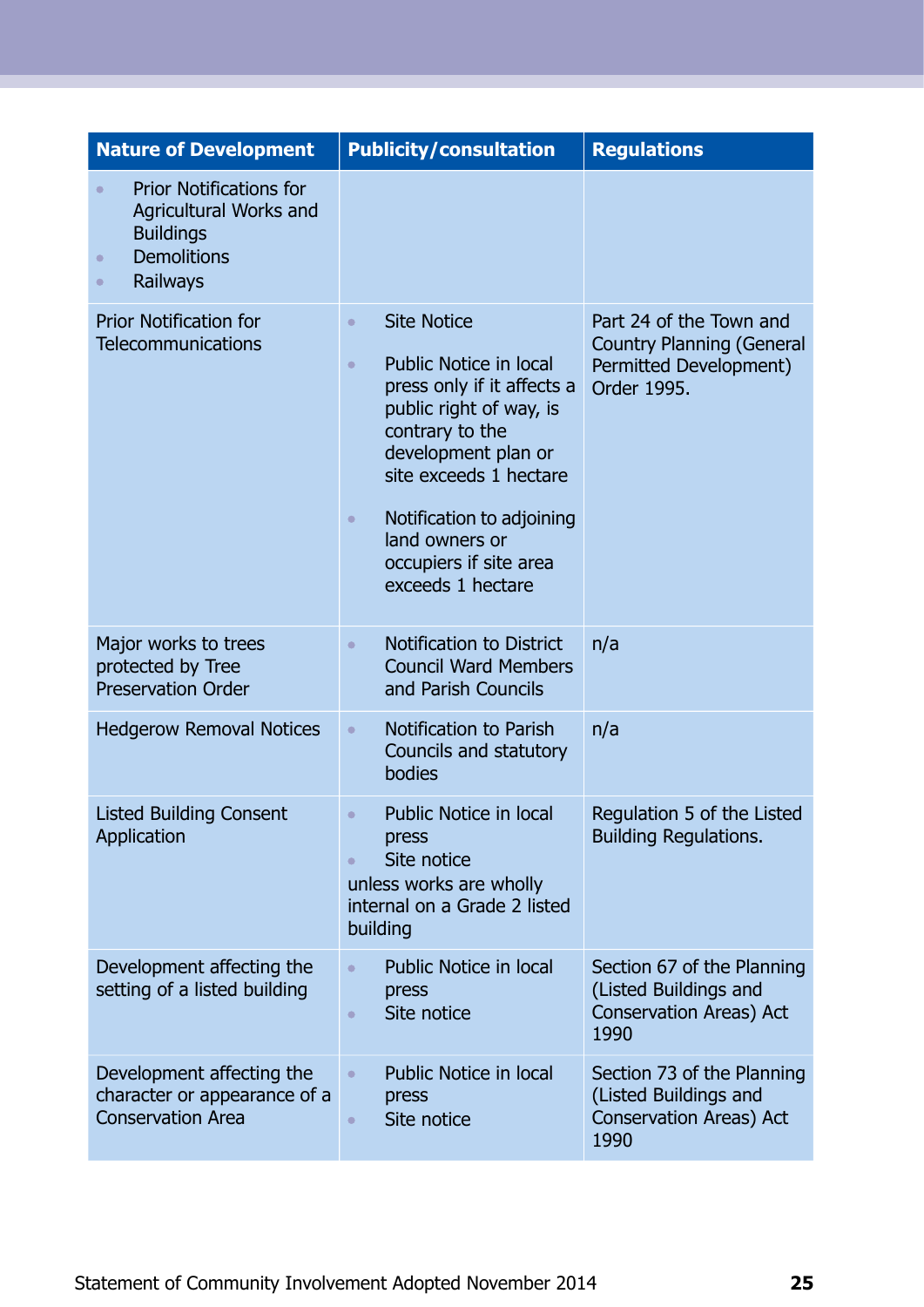| <b>Nature of Development</b>                                                                                                                                                                                                                              | <b>Publicity/consultation</b>                                                                                                                       | <b>Regulations</b>                                                                                            |
|-----------------------------------------------------------------------------------------------------------------------------------------------------------------------------------------------------------------------------------------------------------|-----------------------------------------------------------------------------------------------------------------------------------------------------|---------------------------------------------------------------------------------------------------------------|
| Prior Approval for home<br>extensions or relating to<br>changes of use: from office<br>to residential (Class J); from<br>a range of uses to a<br>state-funded school (Class K);<br>and from an agricultural<br>building to a "flexible use"<br>(Class M). | <b>Site Notice</b><br>$\bullet$<br>or<br>Notification to adjoining<br>$\bullet$<br>land owners or<br>occupiers in relation to<br>the changes of use | Town and Country<br>Planning (General<br>Permitted Development)<br>(Amendment) (England)<br><b>Order 2013</b> |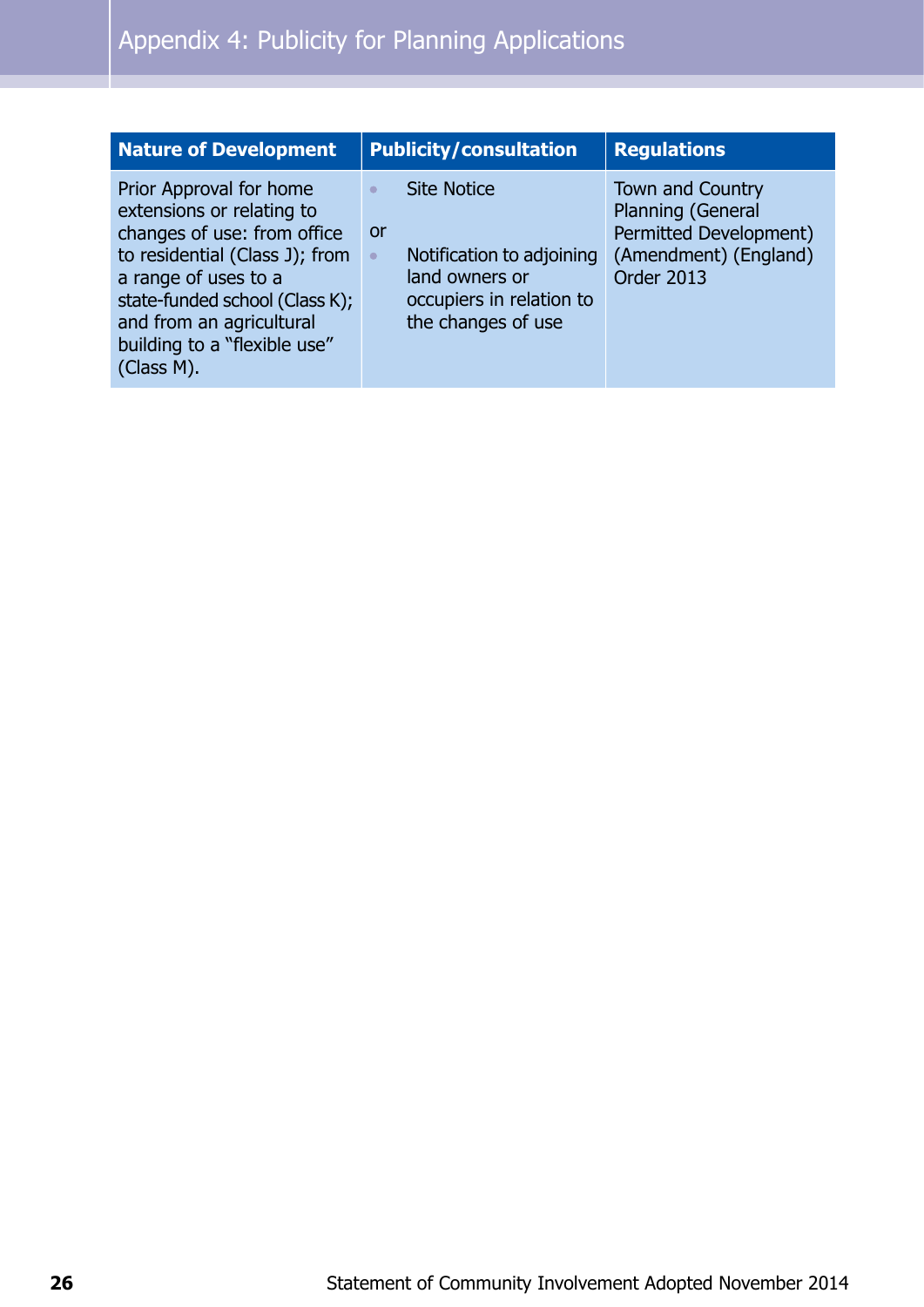## <span id="page-27-0"></span>**Glossary and List of Abbreviations**

#### <span id="page-27-1"></span>**Glossary**

**Conservation Area -** areas of special architectural and/or historic interest, the character of appearance of which it is desirable to preserve or enhance

**Core Strategy** – sets out the long-term spatial vision and spatial objectives for the district and strategic policies and proposals to deliver that vision

**Development Plan Documents (DPDs)** - They are spatial planning documents that are subject to independent examination. There is a right for those making representations seeking change to be heard at an independent examination

**Duty to Cooperate** - created by the Localism Act 2011 it places a duty on local authorities to 'engage constructively, actively and on an ongoing basis' with certain specified bodies to maximise the effectiveness of Local Plan preparation relating to strategic cross boundary issues

**Examination** - the purpose of the Examination is to determine if the Local Plan is sound. Most representations to the Examination will be written representations but in some cases the Inspector may decide the issues raised should be dealt with at hearing sessions

**General Consultation Bodies** - organisations defined by The Town and Country Planning (Local Planning) (England) Regulations 2012 that are required to be consulted at key stages of plan production. They include bodies which represent the interests of different racial, ethnic, religious or national groups, disabled persons and business in the LPA's area

**Hard to Reach Groups** - Groups of people or organisations within the community that have traditionally been more difficult to engage in the planning system. They include older people, religious, disabled and ethnic minority groups

**Localism Act 2011** - Government legislation containing wide range of reforms to the planning system

**Local Development Scheme (LDS)** - sets out the programme for the preparation of local development documents.

**Local Enterprise Partnership** - local partnerships between local authorities and businesses set up to determine local economic priorities and undertake activities to drive economic growth and the creation of local jobs. There is a Greater LIncolnshire Local Economic Partnership

**Local Plan** – The new term for the suite of Development Plan documents. It may consist of a single or number of Development Plan Documents

**National Planning Policy Framework (NPPF)** – sets out the Governments planning policies. Replaces all previous Planning Policy Statements and associated Guidance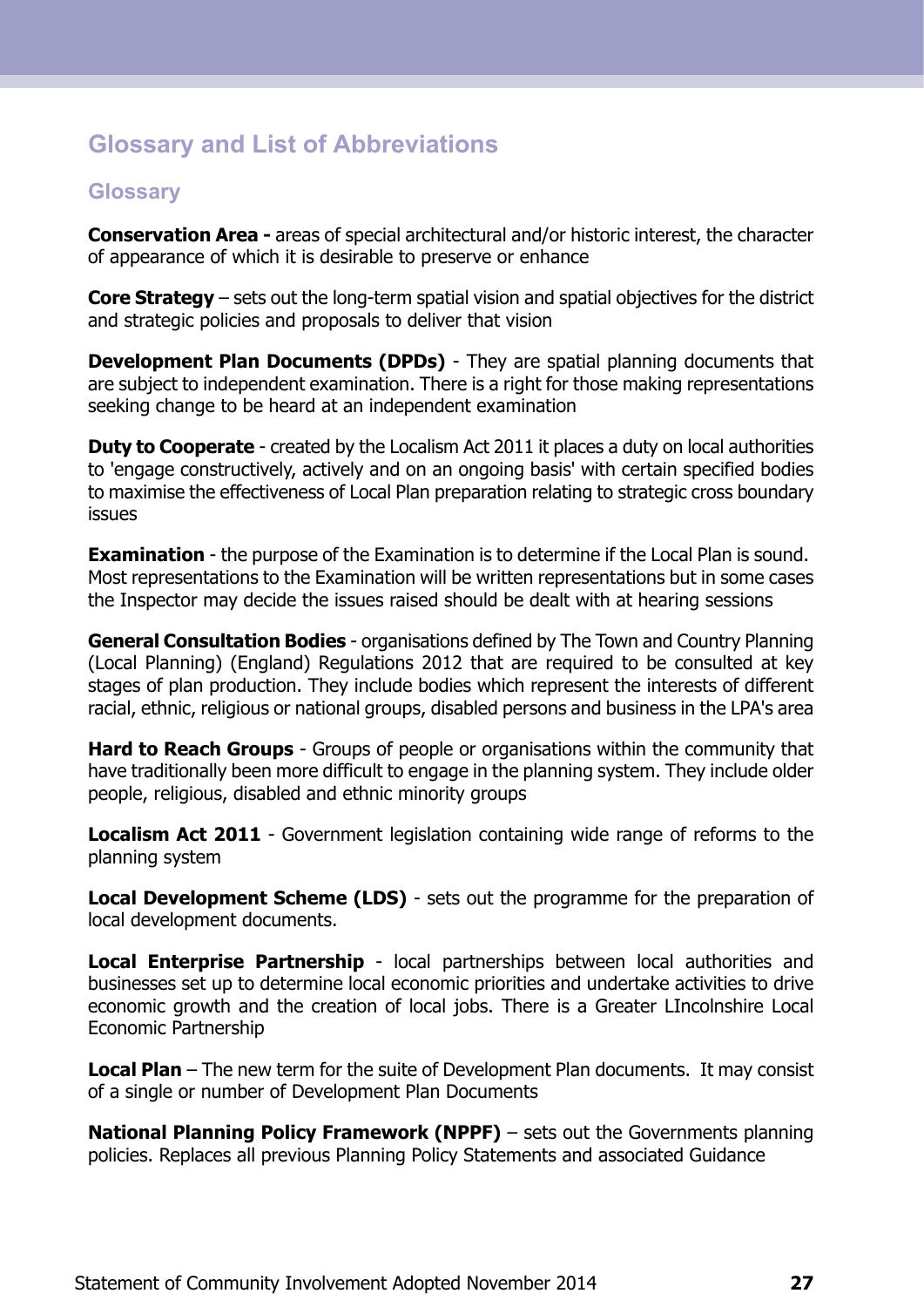**Neighbourhood Development Plans** - The Plans are prepared by a parish council or neighbourhood forum for a particular neighbourhood area (made under the Localism Act 2011) and have to be in general conformity with the district plan, undergo Examination and a Referendum. After adoption they are used (alongside other policy documents) to determine planning applications

**Planning Inspectorate (PINS) -** an independent Government agency that processes planning and enforcement appeals and holds inquiries into development plan documents

**Specific Consultation Bodies** - organisations defined by The Town and Country Planning (Local Planning) (England) Regulations 2012 that are required to be consulted at key stages of plan production. They include neighbouring and parish councils, key service providers, Government departments and non-government organisations

**Statement of Community Involvement (SCI)** - sets out the standards which the plan-making authority intends to achieve in relation to involving the community in the preparation, alteration and continuing review of all planning policy documents and in development management decisions

**Supplementary Planning Documents (SPDs)** - these cover a wide range of issues on which the plan making authority wishes to provide guidance to supplement the policies and proposals in development plan documents. They do not form part of the development plan and are not subject to independent examination

**Sustainability Appraisal (SA)** - a tool for appraising policies to ensure they reflect sustainable development objectives (i.e. social, environmental and economic factors)

<span id="page-28-0"></span>**Tree Preservation Order (TPO)** - an Order made by a Council in respect of a tree(s) because the tree is considered to bring amenity value to the surrounding area. The order makes it an offence to cut down, uproot, prune, lop or damage the tree in question without first obtaining the Council's consent. A TPO can apply to a single tree, a group of trees or a woodland

#### **List of Abbreviations**

- **DPD** Development Plan Document
- **LEP -** Local Enterprise Partnership
- **LDS** Local Development Scheme
- **LPA** Local Planning Authority
- **NDP** Neighbourhood Development Plan
- **PINS** Planning Inspectorate
- **SA** Sustainability Appraisal
- **SCI** Statement of Community Involvement
- **SPD** Supplementary Planning Document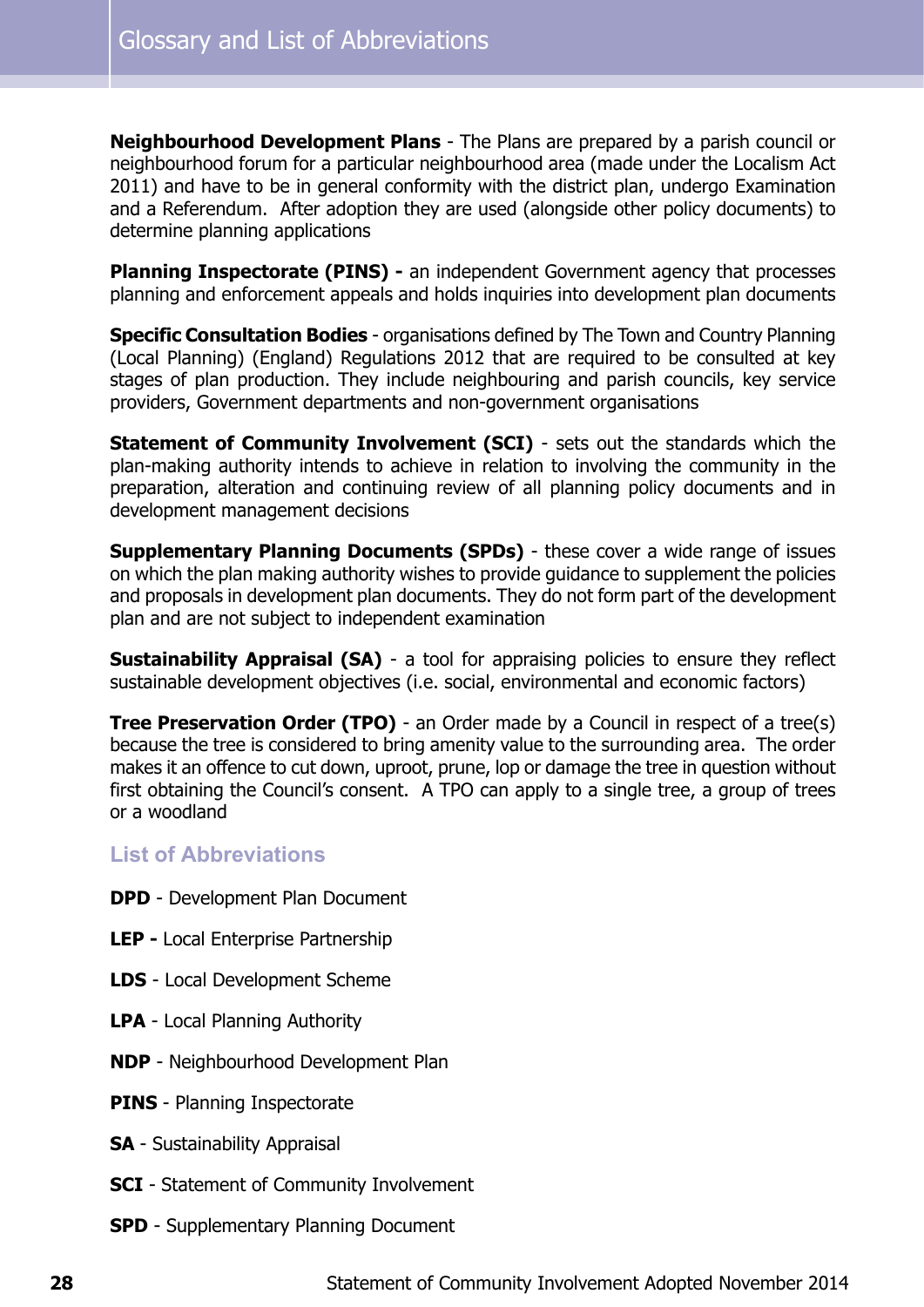**TPO** - Tree Preservation Order